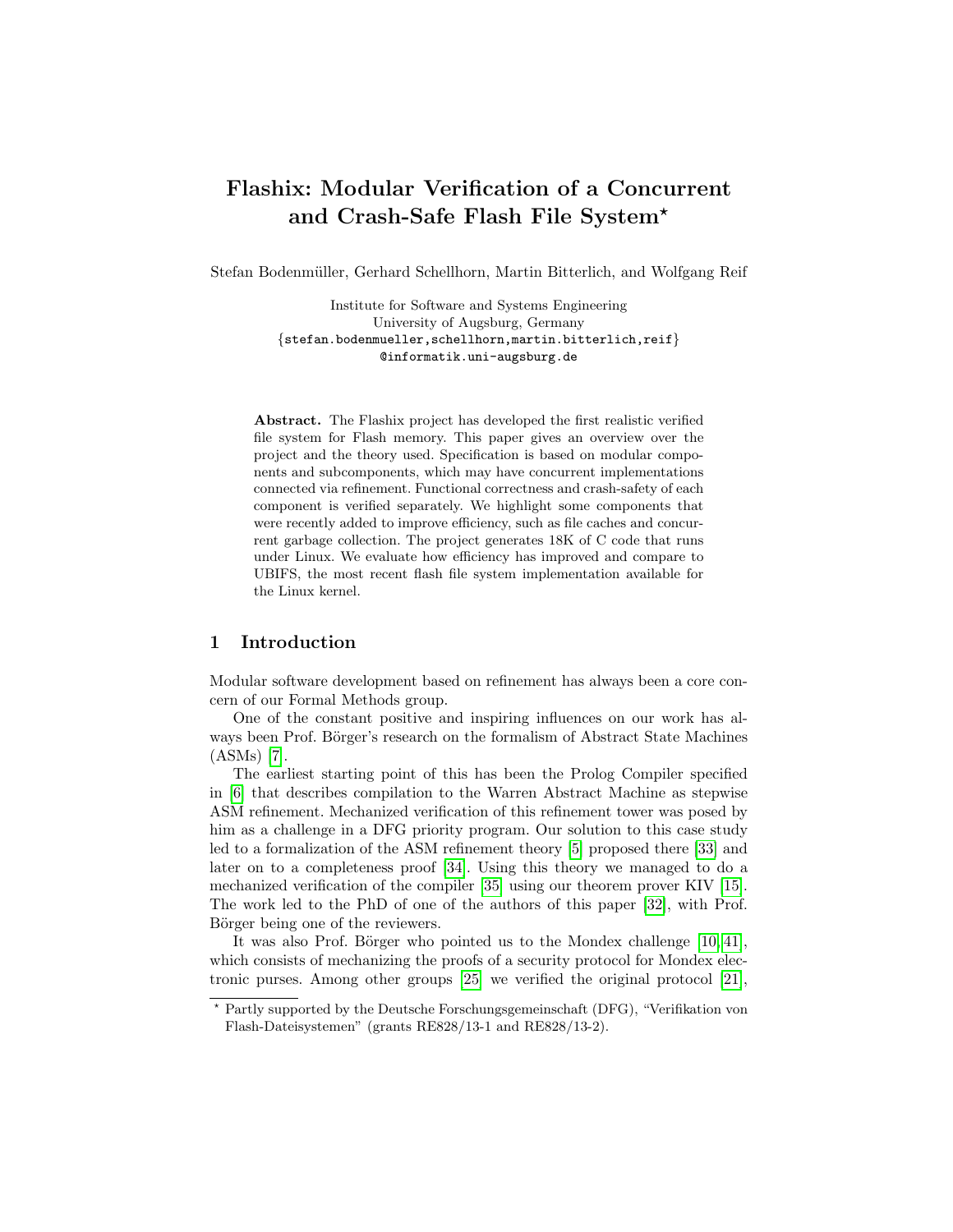but also proposed an improvement that would avoid a weakness. We extended the case study to the development of a suitable cryptographic protocol and to the verification of a Java implementation [\[19\]](#page-25-3). The Java calculus [\[40\]](#page-26-4) we used in KIV was influenced by the semantics of Prof. Börger's book [\[39\]](#page-26-5). The work also influenced our work on the development of a systematic development of security protocols using UML specifications [\[20\]](#page-25-4).

Since then, we have tackled our most ambitious case study: Development of a fully verified, realistic file system for flash memory, called Flashix.

In a first phase of the project we had to develop the necessary theory that allowed to manage the complexity of such an undertaking. A concept of components and subcomponents was developed that are connected by refinement. This allowed modular software development as well as modular verification of proof obligations for each component. Together the proofs of this refinement tower guarantee functional correctness as well as crash-safety of the resulting implementation. An overview was given in [\[17\]](#page-25-5). The generated code from this first phase is a sequential implementation that can be run in Linux.

This paper gives an overview of the second phase of the project, where we tackled aspects crucial for efficiency: we enhanced the theory with a concept that allows to add concurrency incrementally to a refinement tower. We now also allow caches for files, which lead to a new crash-safety criterion called writeprefix crash consistency. We summarize the concepts and the theory in Section [2](#page-1-0) and give an overview over the structure of Flashix in Section [3.](#page-8-0)

We then highlight two of the new features of Flashix. File content is now cached as described in Section [4,](#page-12-0) and write-prefix crash consistency has been proved [\[4\]](#page-24-5). Like wear leveling (described in [\[36\]](#page-26-6)) garbage collection is now concurrent (Section [5\)](#page-15-0).

The specifications of the Flashix file system implementation uses a language of abstract programs similar to the rules of Turbo-ASMs [\[7\]](#page-24-0), although the concept for concurrency is based on interleaving [\[37\]](#page-26-7). We generate Scala- as well as C-Code from such abstract programs. Currently the generated C-Code has 18k loc, which can be used in Linux either with the Fuse library [\[42\]](#page-26-8) or integrated in the kernel.

Section [6](#page-18-0) evaluates the performance of our implementation. Since the concepts of UBIFS (the newest implementation of a file system in the Linux kernel) served as a blue-print for the concepts we used and verified in Flashix, we also compare efficiency to UBIFS.

Finally Section [7](#page-22-0) gives related work, and Section [8](#page-23-0) concludes the paper.

# <span id="page-1-0"></span>2 Methodology

This section gives an informal summary of the methodology. It consists of three core concepts that together establish that the top-level specification of POSIX is correctly implemented having crash-safe and linearizable behavior. The three concepts detailed in the following subsections are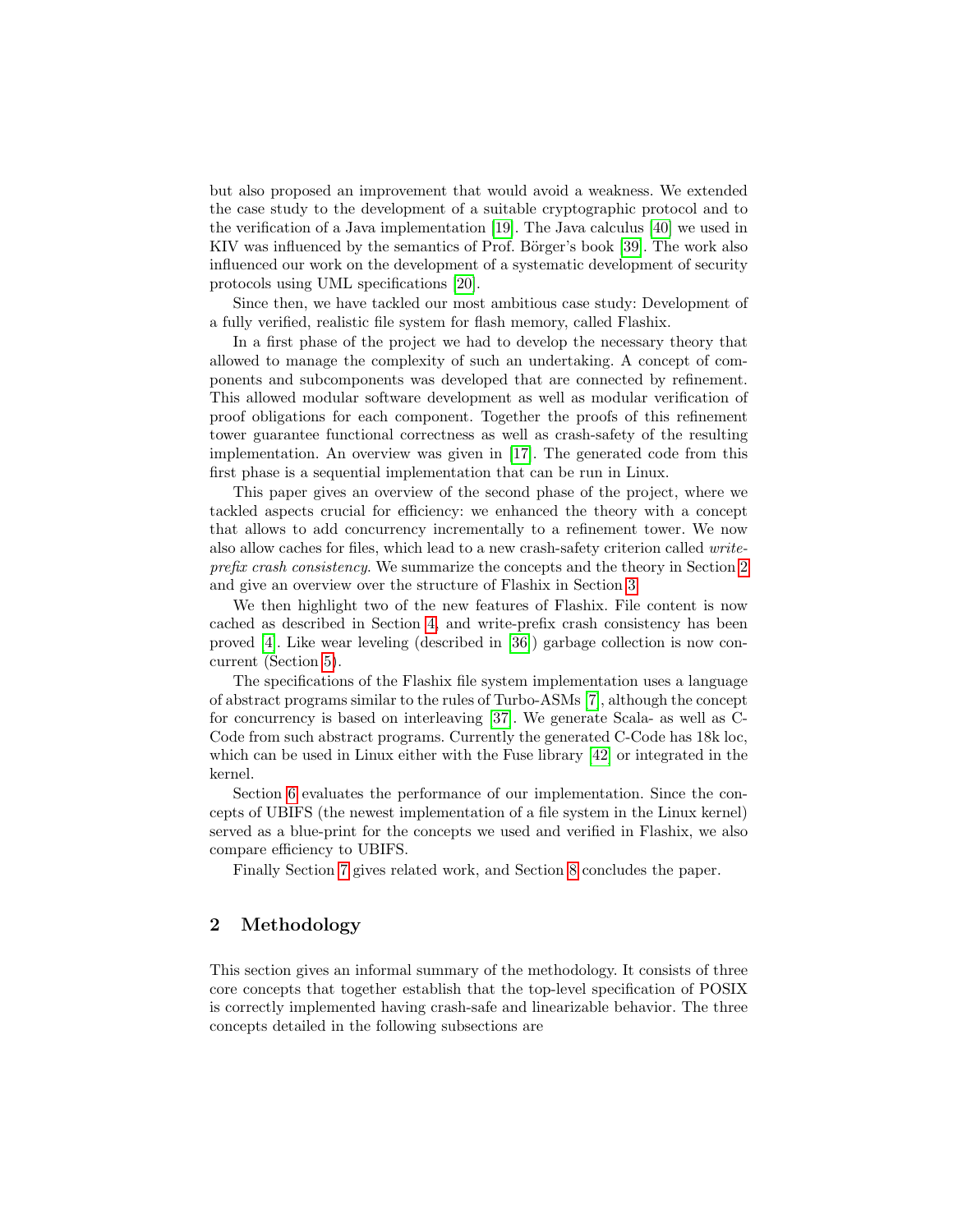- State-based components with specifications of operations. These are refined to implementations which are components, too. The implementations may call operations of other subcomponent specifications.
- Refinement from specifications comes in two flavors: (a form of) data refinement that allows to exchange abstract data structures (e.g. a set) with more efficient, concrete ones (e.g. a red-black tree) and atomicity refinement, which replaces an atomic operation with the non-atomic steps of a program, which allows concurrent execution.
- A concept for verifying crash-safety.

#### 2.1 Components

A component is similar to an ASM. We distinguish between specification and implementation components, although they are specified using the same syntax.

A component specifies a number of state variables that store values of data types like numbers, lists, sets, arrays, maps, or tuples. Data types themselves are axiomatized using simply-typed lambda calculus. Most axioms use many-sorted first-order logic only, but there are exceptions like infinite sequences which use function variables (which represent dynamic functions as used in ASMs).

The operations of a component are given by a precondition, inputs and outputs, together with an imperative program that modifies the state. Programs contain assignments (function updates are possible), conditionals, loops and recursion. Using non-deterministic choose is allowed in specifications. Thereby an arbitrary postcondition can be established, simply by choosing a state that satisfies the predicate. Implementations allow specific versions only for which executable code can be generated. Two common cases are the allocation of a new reference for a heap-based data structure and choosing an element from a set.

There are two distinguished operations: Initialization, which computes initial states, and recovery, which is called after a crash when remounting to re-initialize the state.

Specification components are used to describe parts of the file system in an abstract and simple way, mainly by specifying functionality algebraically. Implementation components, on the other hand, implement functionality programmatically using low-level data structures.

For example, in Flashix we use a specification component to access a set of ordered elements. The component provides interface operations to add or delete an element. Another operation returns the greatest element below some given threshold. The precondition of this operation requires the set to be non-empty. The programs for these operations typically consist of a single assignment as the functionality is axiomatized over algebraic sets.

The corresponding implementation component gives an efficient realization of the interface using a red-black tree defined as a heap-based pointer structure. The separation into specification and implementation components allows to generate high-performance code from implementations while client components do not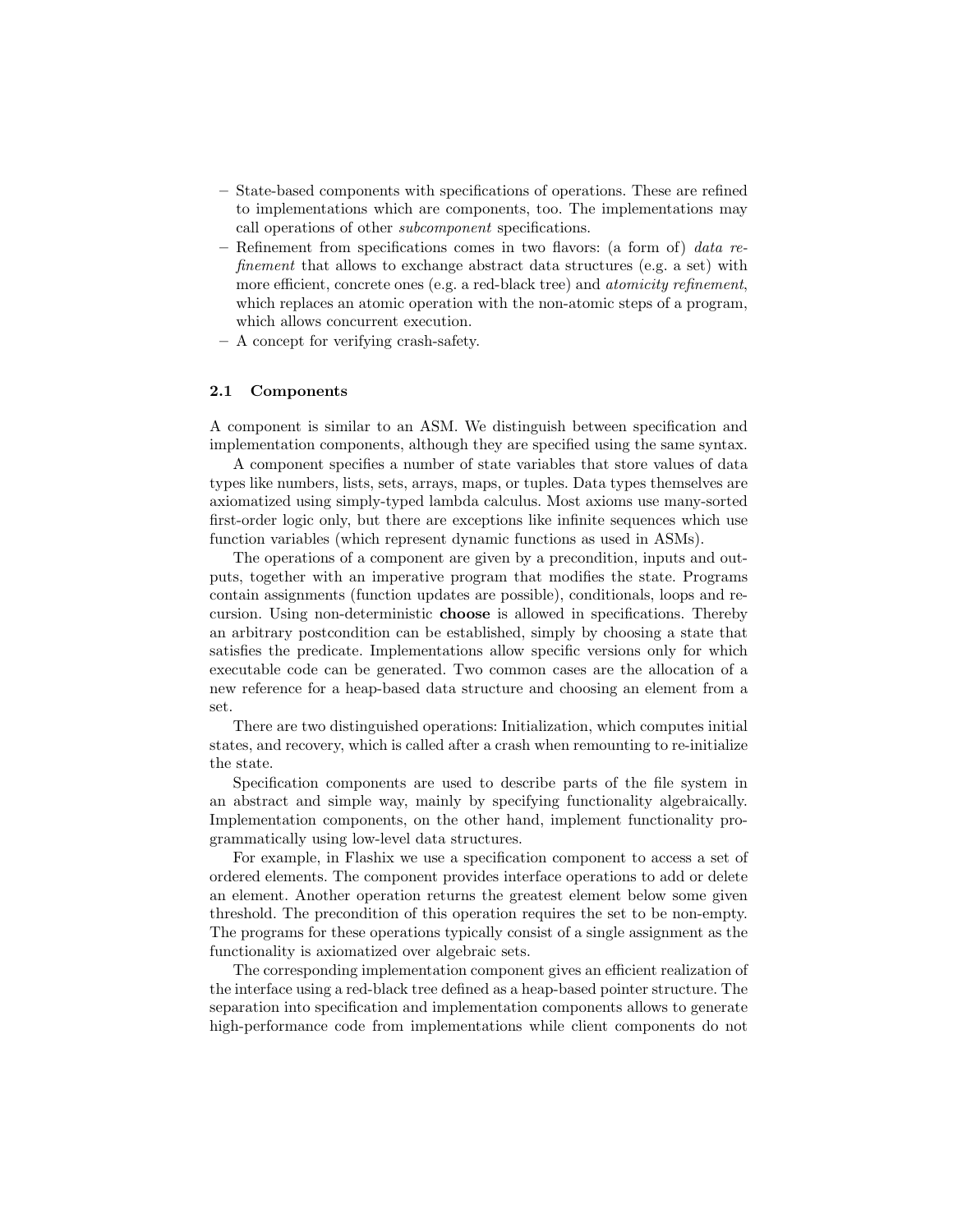have to deal with their complexity but can rely on their abstract specification instead.

The semantics of a specification component is always that of a data type as in data refinement: it is a set of traces (also called histories). A trace is a sequence of matching pairs  $[inv(in_1, op_1), ret(op_1, out_1), ..., inv(in_n, op_n), ret(op_n, out_n)]$ of *invoke* events  $inv(in_i, op_i)$  and *return* events  $ret(op_i, out_i)$ . The first corresponds to invoking the operation  $op_i$  with input  $in_i$ , the second to the call returning with output  $out_i$ . Such a trace corresponds to a client sequentially calling operations  $op_1, \ldots, op_n$  that execute atomically. Note that we immediately use a pair instead of a single call event to simplify the description of concurrency and crash-safety. The trace is observable (i.e. an element of the semantics) if there is a suitable sequence of states  $[s_0, \ldots, s_n]$  (the run of the ASM) which is hidden from the client. State  $s_0$  must be initial, and if calling operation  $op_i$ in state  $s_{i-1}$  with input in<sub>i</sub> has a valid precondition, then it must have an execution that terminates and leads to state  $s_i$  with output  $out_i$ . Since the client is responsible for calling an operation only, when its precondition is satisfied, observations after calling an operation with violated precondition are arbitrary: the called operation should behave chaotically, yielding an arbitrary (even an illegal) successor state or none at all by non-termination.

Implementation components differ from specification components in two aspects. First, they may call operations from one or more subcomponents. Second, their semantics can be either atomic or interleaved. In the first case, its semantics is the same as the one of a specification component. In the latter case the semantics of the implementation are interleaved runs of the programs. The semantics then is similar to a control-state ASM, where the control-state is encoded implicitly in the program structure. To accommodate the fact, that we can have an arbitrary number of threads (or agents in ASMs), the events in traces are now generalized (as in [\[22\]](#page-25-6)) to consist of matching pairs of  $inv_t(in_i, op_i)$  and  $ret_t(op_i, out_i)$  events that are indexed with a thread t. Matching pairs of different threads may now overlap in a history, corresponding to interleaved runs of the programs. The atomic steps of executing an operation are now: first, the invoking step (where the invocation event is observed), then the execution of individual instructions of the program like assignments, conditionals, and subcomponent calls, and finally a returning step (if the program terminates). The execution of operations of several threads are now interleaved. Formally, a concurrent history is legal if the projection to events of each thread  $t$  gives a sequence of matching pairs, possibly ending with an invoke event of a still running (pending) operation.

#### 2.2 Refinement

Refinement of a specification component to an implementation component with atomic semantics is done using the contract approach to data refinement (see [\[13\]](#page-24-6) for proof obligations in Z and the history of the approach) adapted to our operational specification of contracts, with proof obligations in wp-calculus, as detailed in [\[17\]](#page-25-5).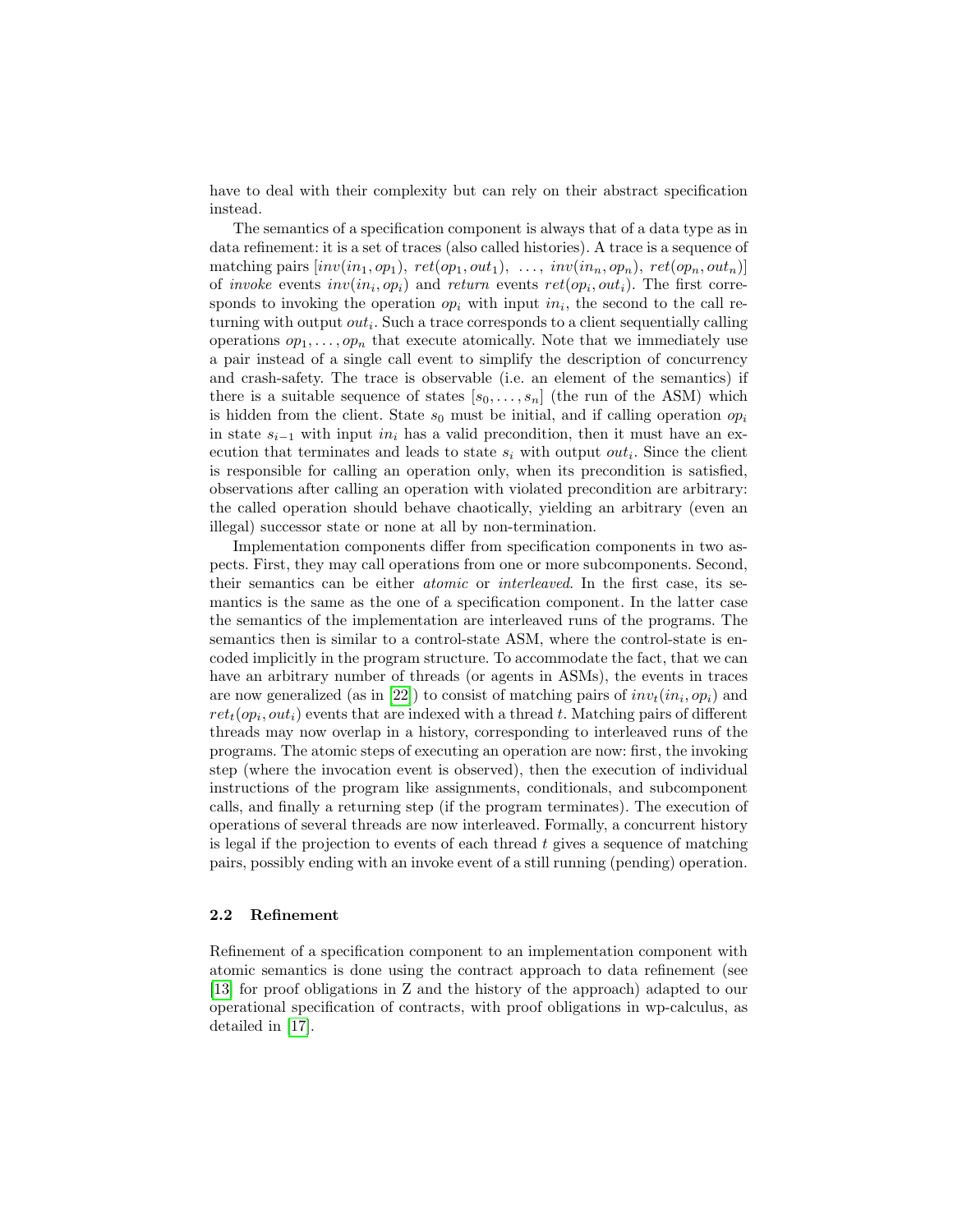All our refinements in the first phase of the Flashix project were such sequential refinements. Adding concurrency by replacing an atomic implementation with a thread-safe implementation with interleaved runs typically requires to add locks and ownership concepts, together with information which lock protects which data structure. Details of this process of 'shifting the refinement tower' are described in [\[36\]](#page-26-6).

In the second phase of the Flashix project we have now added concurrency in all three places, where this is useful: The implementation of the top-level POSIX specification is now thread-safe, as mentioned in Section [3.](#page-8-0) Wear leveling and garbage collection (see Section [5\)](#page-15-0) are now executed concurrent to regular POSIX operations called by the user of the file system.

Proving an implementation with interleaved semantics to be correct can be done in one step, proving linearizability [\[22\]](#page-25-6) (progress aspects such as termination and deadlock-freedom must additionally be proved).

Our approach uses two steps, using the implementation with atomic semantics (denoted by  $\boxtimes$ ) as an intermediate level, see Figure [1.](#page-4-0) This allows to have an upper refinement that (ideally) is the same as before and can be reused. In practice it is often necessary to add auxiliary operations that acquire/release ownership to specifications, as indicated by the O in the figure. These additional operations do not generate code, but they ensure that the client of the specification (the machine that uses this machine as a subma-

<span id="page-4-0"></span>

Fig. 1: Refimenent to a concurrent implementation.

chine) will not use arbitrary concurrent calls, but only ones that adhere to a certain discipline, as detailed in [\[36\]](#page-26-6). This leads to additional proof obligations for the refinement as well as for the client, which must call acquire/release to signal adherence to the discipline.

The lower atomicity refinement shows that the interleaved implementation (denoted by  $\overline{\mathbb{Z}}$ ) behaves exactly as if the whole code of the implementation would be executed atomically at some point in between the invoking step and the returning step. This point is usually called the linearization point. Correct atomicity refinement (and linearizability in general) can be expressed as reordering the events of the concurrent history H to a sequential history S (i.e. a sequence of matching pairs that do not interleave) that is correct in terms of the atomic semantics. The (total) order of matching pairs in the sequential history is determined from the order of linearization points. It preserves the partial order (called the *real-time order*) of operations in the concurrent history. If an operation is pending in the concurrent history, the corresponding sequential history may be *completed* in two ways: either the invoke event can be dropped, when the operation has not linearized, or a matching return can be added, when it has.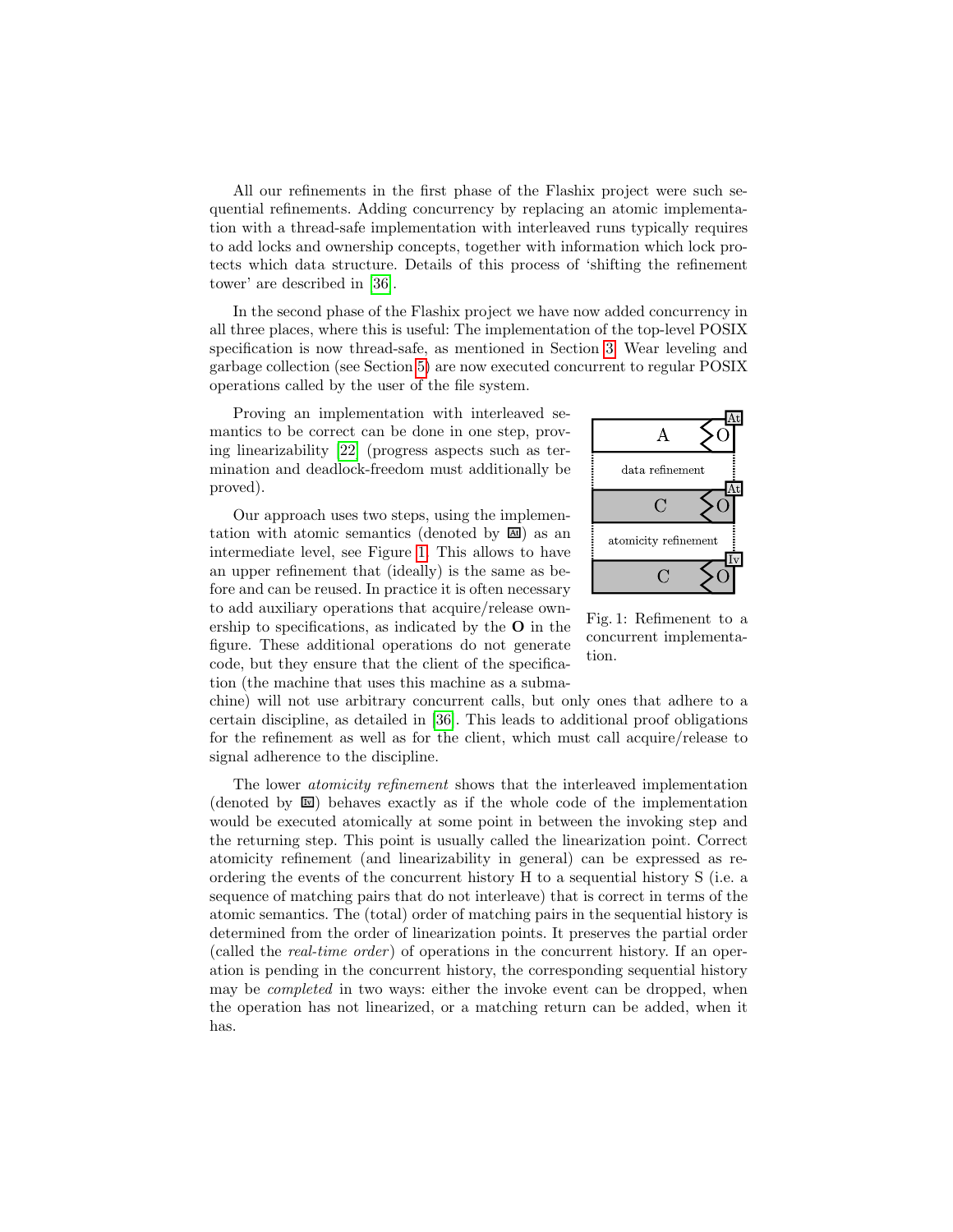The proof method for proving atomicity refinement uses Lipton's theory of commuting operations [\[26\]](#page-25-7) and borrows ideas from [\[14\]](#page-24-7).

The proof has two phases, which may be alternated. In the first phase, we verify that specific assertions hold at all program points using a rely-guarantee approach. Thos proof also guarantees termination and deadlock freedom with a calculus similar to the one in [\[43\]](#page-26-9). Essentially, the steps must satisfy two conditions: First, assertions before and after a step must satisfy the usual conditions of Hoare's calculus for total correctness. Second, all assertions must be stable with respect to a rely condition that is proven to abstract the steps of other threads.

The second phase is to iteratively show that two sequential steps of one thread can be combined into a single atomic step. This is done by showing that the first step commutes (leaves the same final state, if it is a returning step it must also produce the same output) with every step of another thread to the right (the step is a *right mover*), or dually that the second step is a *left mover*.

We found that this proof technique is suitable for locking-based algorithms, where locking/unlocking instructions are simple cases of right/left movers. If a data structure is written in a section of the code, where the thread holds a suitable lock, then the operation is both a left as well as a right mover (a *both* mover).

Note that the assertions proven for program points play an essential role in proving such commutativity properties, since they are often incompatible, resulting in trivial commutativity. Usually writing a data structure does not commute with writing it in another thread. But if it is asserted that the updating thread holds a lock that protects it, then they trivially commute, since the two assertions that the lock is held by both threads contradict each other.

Combining steps into larger steps can be iterated. It typically leads to the innermost locking range to be contracted to one atomic instruction. Repeating the first phase, we can now prove that the lock is free at all times, which again allows new instructions to become left or right movers in phase two. Alternating phases ends, when all instructions of the program have been combined into a single, atomic step.

The approach so far guarantees *functional correctness*. For our instance this says that our concurrent implementation of the POSIX standard (which combines the code from all implementation components) has the same behavior (in the sense of linearizability [\[22\]](#page-25-6)) as atomically executing POSIX operations. In particular, all operations terminate and there are no deadlocks.

To prove that this is the case, we have to show that refinement is compatible with the use of subcomponents: If C refines A, then implementation M that calls operations of A, is refined by machine M, calling their implementation from C, as shown in Figure [2.](#page-6-0)

This is a folklore theorem ("substitutivity") that should hold for all meaningful definitions of refinement. For data refinement we are aware of the formal proof in [\[12\]](#page-24-8), for linearizability it is informally stated in [\[22\]](#page-25-6). We have not given a detailed proof yet, the sequential case (including crash-safety, see below) is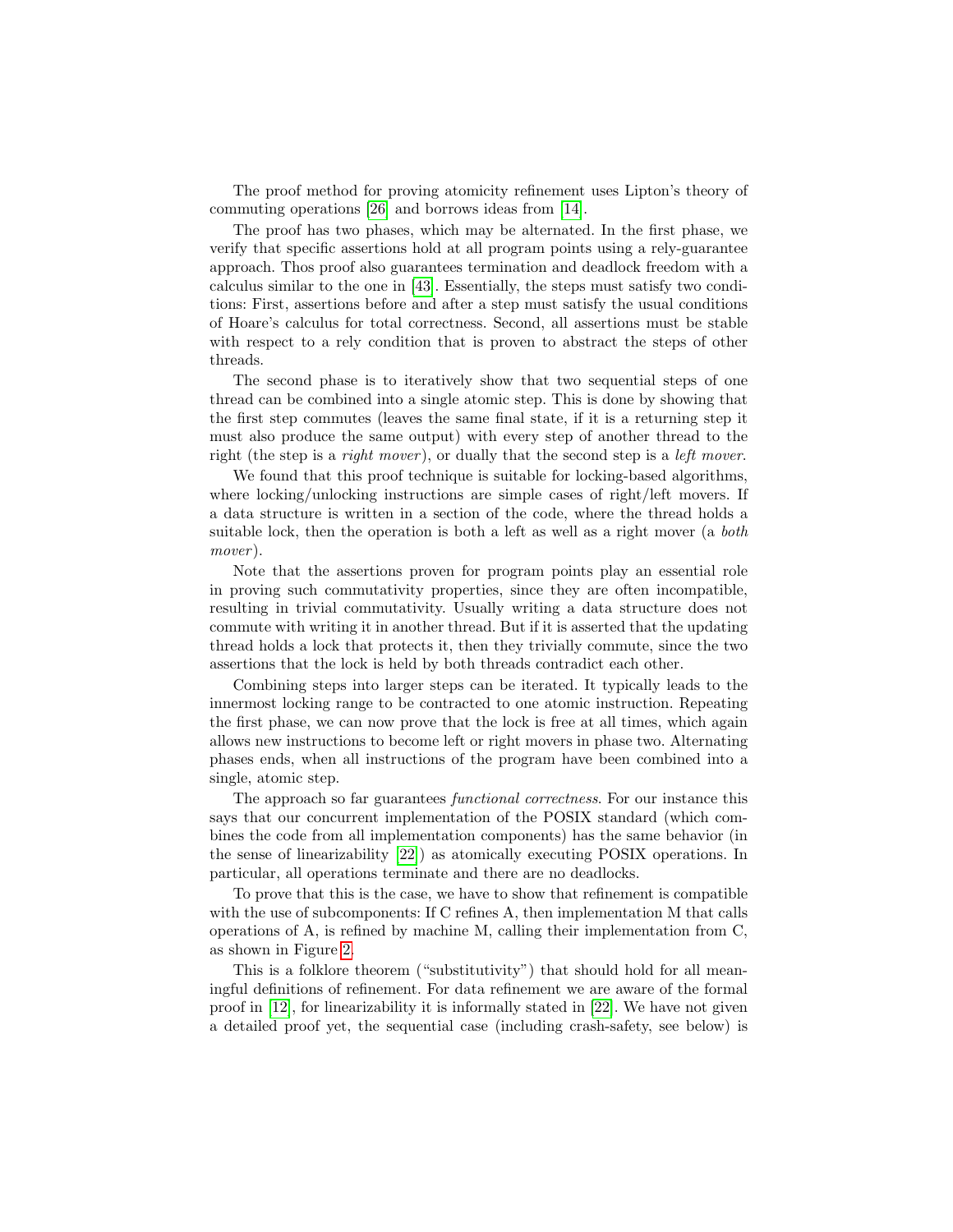<span id="page-6-0"></span>

Fig. 2: Substitutivity of Refinement.

proven in [\[17\]](#page-25-5). For the concurrent case we recently found an elegant proof in terms of combining IO-Automata [\[3\]](#page-24-9), though this proof does not yet take into account non-terminating behavior of operations. Like for other refinement definitions (see e.g. [\[13\]](#page-24-6) for data refinement or [\[34\]](#page-26-1) for ASM refinement) the proof would have to be lifted to a scenario where states include a bottom element that represents non-termination.

#### 2.3 Crash Safety

In addition to functional correctness, crash-safety is the second important aspect for a file system to work correctly. Informally it guarantees that when a crash happens (typically a power failure), the file system can be rebooted to a state that is consistent and does not contain any surprises: files and directories that have not been modified before the crash still should keep their content. Files where a write operation was running should not have modified content outside the range that was overwritten, and data within the range should be either old or new data, but nothing else.

A first observation relevant for crash-safety is that the only persistent state of the file system that is left unchanged by a crash is flash memory, which is the state of the lowest-level MTD interface. All other state variables are state, stored in RAM, that is deleted by a crash. Meaningful values for these states are constructed by running the recovery operations of all implementation components bottom-up.

A second, crucial observation is that if a running operation (on any level of the hierarchy) is aborted in the middle due to a crash, the resulting state can also be reached by crashing in a state after the operation has completed. The reason is that the flash hardware can always (nondeterministically) refuse any writes due to being worn out. Therefore, the alternative run that leads to the same state as the one with the crash is the one where all flash modifications fail after the point of the crash in the original one and the crash happens at the end. Proving this can be reduced to the simple proof obligation (expressible in wpcalculus) that all implementations of operations have a run such that running crash and recovery in the initial and final state yields the same state.

As a consequence, the question whether crashes at any time are guaranteed to lead to a consistent state can be reduced to the question whether crashes in between operations lead to a consistent state. Again, the latter gives a simple proof obligation in wp-calculus for the recovery program.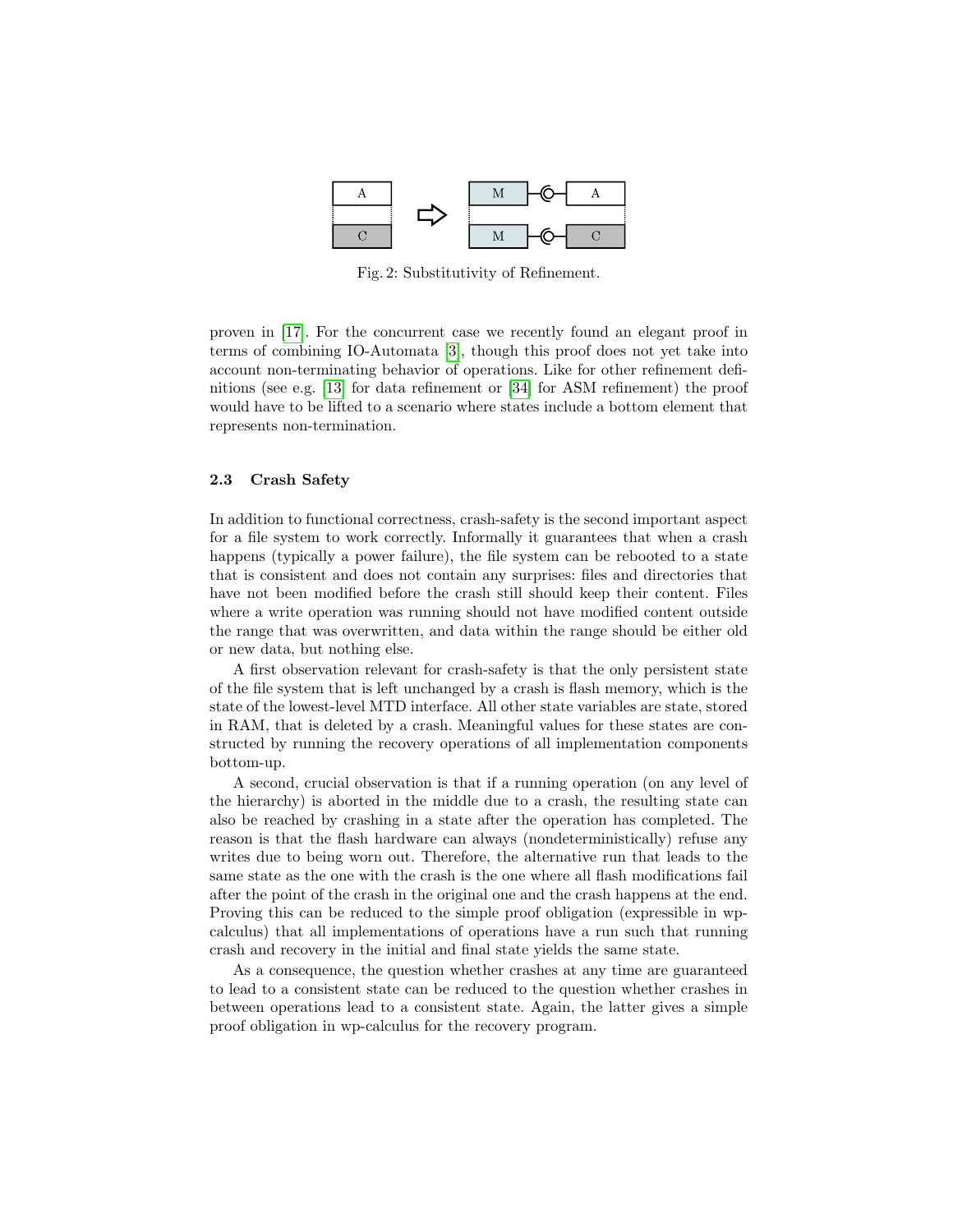However, this does not specify how the final state looks in comparison to the final state of the original run, so we still might see an unexpected result.

A simple idea to specify the effect of a crash would be to specify a (total) Crash relation between states before and after the crash. However, this becomes intractable for higher levels of the refinement tower, due to the use of write-back caches. Such caches are used in all file system implementations for efficiency, since RAM access is significantly faster than writing or reading from persistent memory. In our flash file system such a cache, called the *write buffer*, is even necessary, since a page can only be written as a whole, and can not be overwritten. The write buffer therefore collects data until full page size is reached before writing the page to flash memory. The write buffer follows a queue discipline, it persists data first that was received first. We call such a buffer order-preserving and allow arbitrary use of such order-preserving caches on any level of an implementation.

The use of a cache makes it difficult to just specify a crash relation, since on higher level specifications, the information which part of the data is still in cache is no longer present. After all, the top-level POSIX specification specifies a directory tree and file contents with no information which parts are still cached. In principle, such information can be added as auxiliary data (used for verification only, deleted in the running code), but we found such an encoding to become intractable.

Instead we specify the effect of crashes mainly in an operational style, where the effect of a crash is to construct an alternative run that explains the resulting state after the crash. This alternative run mainly retracts a final piece of the original run with the intuition that the results of the retracted operations are still in the cache. We found that this is compatible with order-preserving caches, where losing the content of a queue corresponds to losing the effects of some of the final operations.

In addition to undoing part of the run it is however necessary that operations (one in a sequential setting, several in concurrent implementations) that are running at the time of the crash may be executed with a different result: when writing some bytes to a file crashes, an initial piece of the data may have persisted while the remaining bytes have not. Constructing an alternative run that writes fewer bytes is consistent with POSIX: A top-level write is allowed to return having only written a prefix of the data to the file (the number of written bytes is returned). The alternative run will therefore have a different completion of the write operation with fewer bytes written.

Therefore, in addition to undoing a final part of the run, we allow all running operations (which have a pending invoke in the shortened history) to be completed differently in the replacement run.

Two more considerations are necessary to ensure that crashes do not give surprising results. First, POSIX offers a *sync* operation that empties all cached data. This leads to synchronized states, which we specify on all levels of the refinement hierarchy. Operations that lead to a synchronized state are then forbidden to be retracted in the alternative run.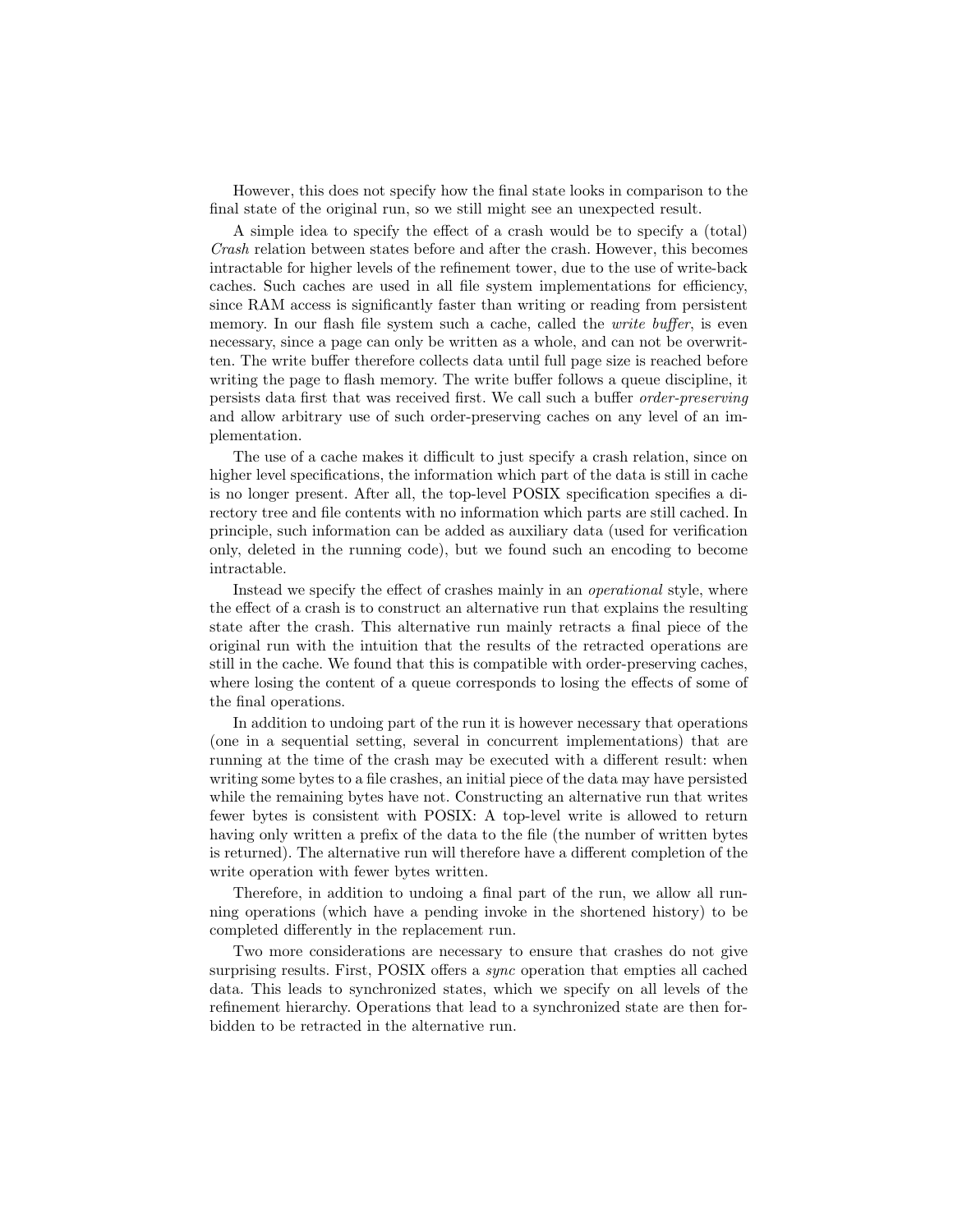Finally, we still need a crash relation on all levels to specify an additional residual effect of the crash on RAM state. For the top-level of POSIX this is obvious, since even when no operation is running, a crash will at least close all open files and remove the resulting orphaned files (files that were removed in the directory tree, but are still open).

In summary, the effect of a crash after a run that went through states  $(s_1, \ldots, s_n)$  will be a (consistent) final state s' of an alternative run, which executes an initial piece of the original run, say up to  $s_i$ , then completes operations that are running at this point to reach a state  $s''$ . Finally, the crash relation is applied and the recovery program is executed to reach  $s'$ .

The proof obligations resulting from this concept were formally verified to imply this crash-safety criterion for a sequential setting in [\[17\]](#page-25-5). However, it is applicable without changes in a concurrent setting, too. Note that it is again crucial that all operations that run at the point where a crash happens have an alternative run without any more changes to the persistent flash memory. Thus, when proving linearizability by reordering steps according to Lipton's theory, we can already consider a run with completed operations to show that an equivalent sequential execution exists where all programs execute atomically.

The theory given here must be extended when caching the data of individual files is considered as retracting a part of the run is no longer sufficient. We consider an appropriate extension in in Section [4.](#page-12-0)

#### <span id="page-8-0"></span>3 The Flashix File System – Overview

The Flashix file system is structured into a deep hierarchy of incremental refinements as shown in Fig. [3.](#page-9-0) Boxes represent formal models that can be connected via refinements (dashed lines) and can call operations of their subcomponents through a well-defined interface  $(-6)$ . We distinguish between specification components in white and implementation components in gray. Combining all implementation components then results in the final implementation of the file system.

The top layer of Fig. [3a](#page-9-0) is a formal specification of the POSIX standard [\[31\]](#page-25-8). It defines the interface and the functional correctness requirements of the file system. Here, the state of the file system is given by a directory tree where leaves store file identifiers, and a mapping of file identifiers to the corresponding file contents, represented by a sequence of bytes. An indirection between file identifiers and file content is necessary to allow hard links, where the same file is present in several directories. Structural operations, i.e. operations that modify the directory tree like creating/deleting directories or (un)linking files, are defined on paths. Content operations, such as reading or writing parts of the content of a file, work directly on file identifiers.

The bottom layer of the hierarchy in Fig. [3b](#page-9-0) is a formal specification of the Linux MTD Interface (Memory Technology Devices). It acts as a lower boundary of the file system and provides low-level operations to erase flash blocks and to read and write single pages within flash blocks. Preconditions ensure that calls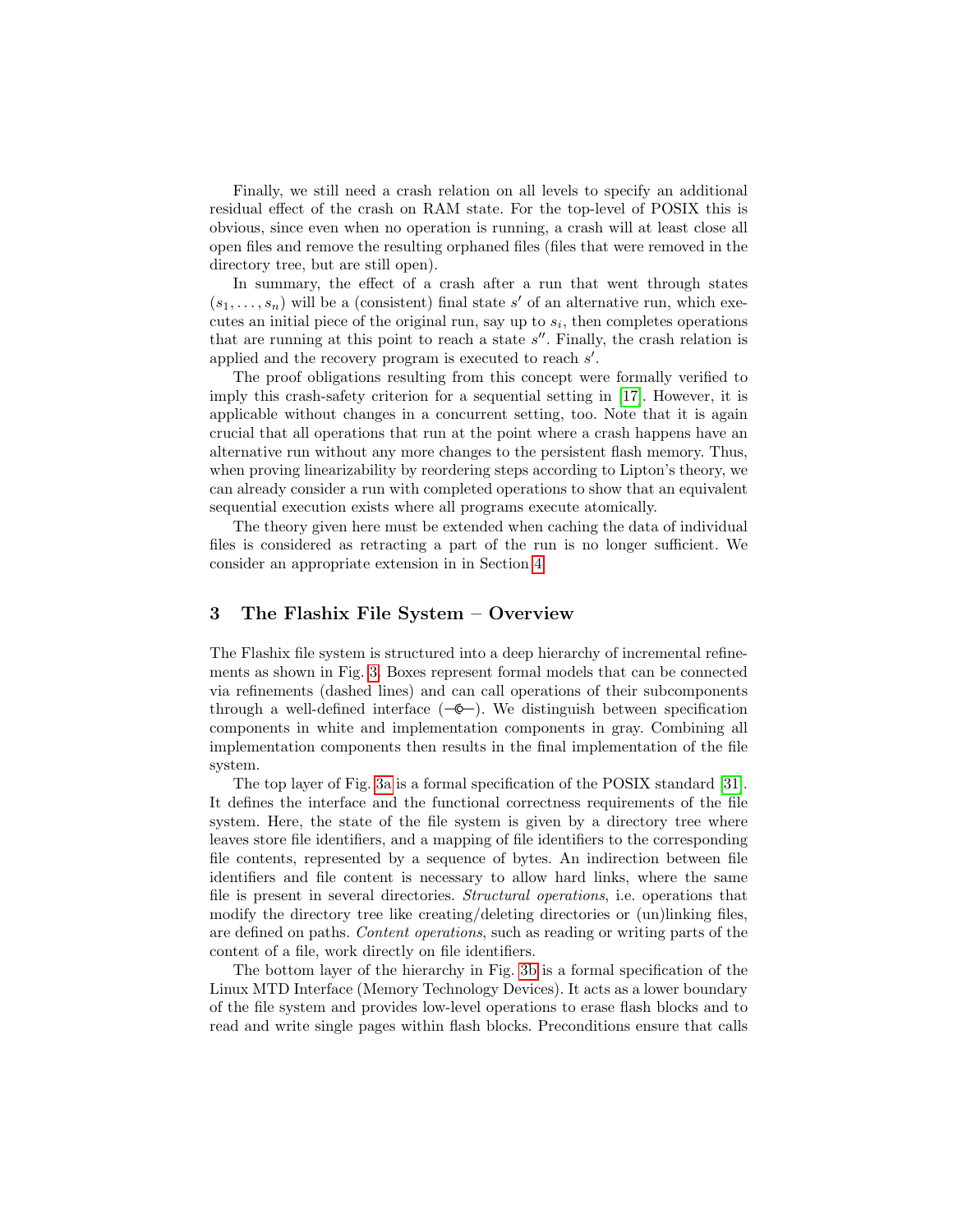<span id="page-9-0"></span>

(a) Upper layers of Flashix. (b) Lower layers of Flashix.

Fig. 3: Component hierarchy of the Flashix file system.

to these operations comply with the characteristics of flash memory, i.e. that pages are only written as a whole and that pages are only written sequentially within a block. Additionally, it formalizes assumptions about hardware failures or the behavior of the flash device in the event of a crash.

In a first refinement step, the POSIX model is refined by a Virtual Filesystem Switch (VFS) that uses an abstract specification of the core file system (AFS). Similar to the Linux Virtual Filesystem, the VFS component implements the resolution of paths to individual file system objects, permission checks, and the management of open files. Basically, the AFS provides an interface analogous to the POSIX interface but on the level of file system objects instead of paths. This specification abstracts completely from any flash-specific concepts and thus the VFS is not limited to be used exclusively with flash file systems. Details of the POSIX specification as well as the sequential refinement to VFS and AFS can be found in [\[18\]](#page-25-9).

Recently, we worked on a locking concept for the VFS that allows concurrent calls to the file system interface. The approach taken focuses on enabling parallel access to file contents, in particular we want to allow arbitrary concurrent reads as well as concurrent writes to different files. Therefore, we chose a fine-grained locking strategy for files, whereas we applied a coarse-grained strategy for the directory tree. This means that each file is protected by an individual readerwriter lock while a single reader-writer lock is used for the entire directory tree. It should be noted, that parallel traversal of the directory tree is still possible as long as no structural operation is performed. Thus, we think this is a good trade-off between development or verification effort and performance gain. We augmented the existing sequential versions of VFS and AFS with locks and ownerships respectively and proved that the interleaved implementation of VFS is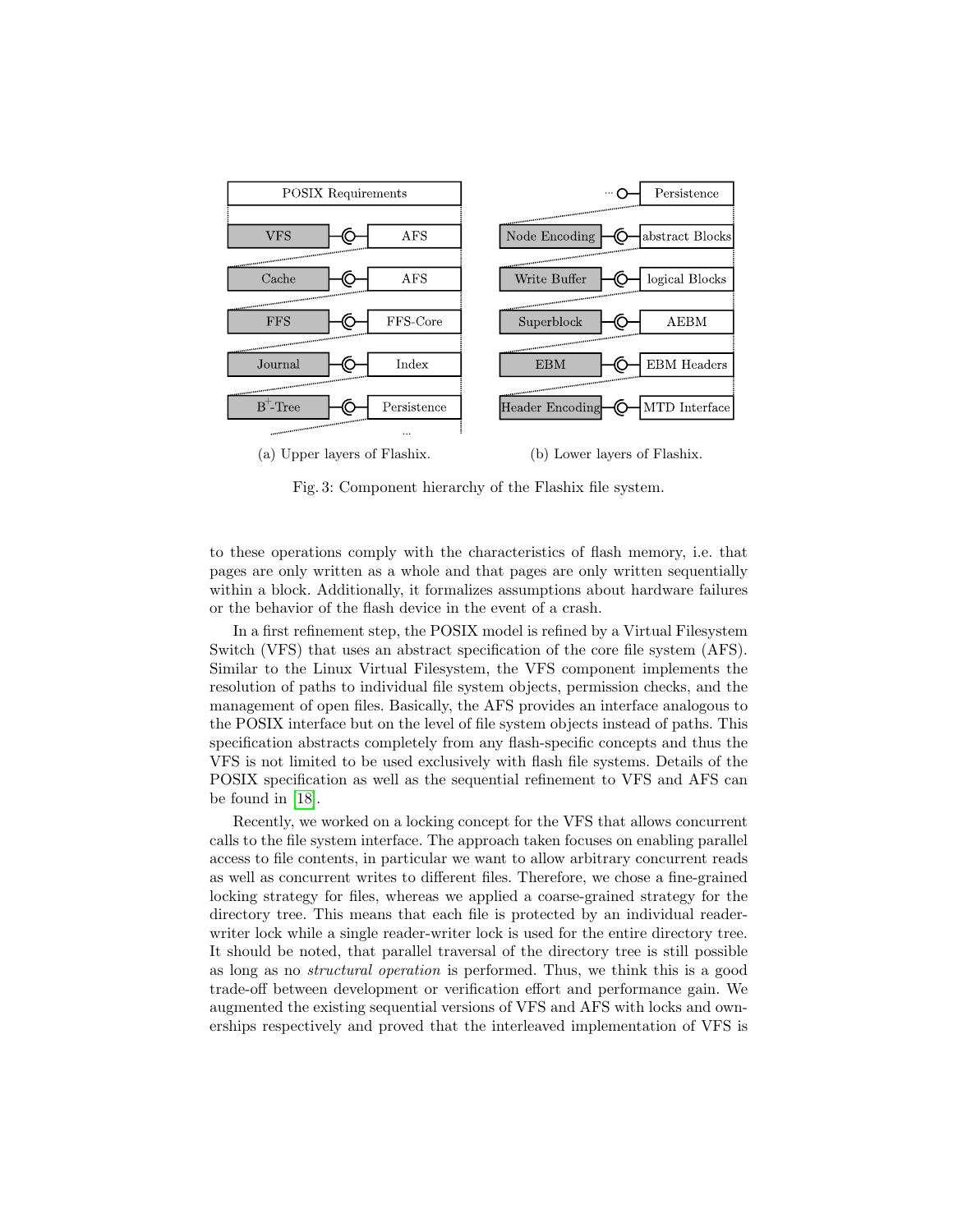linearizable and deadlock-free using atomicity refinement as explained in Sec. [2.](#page-1-0) The verification showed that a strict order for acquiring and releasing locks is beneficial for our approach.

AFS is refined by the actual Flash File System (FFS). Additionally, AFS is refined by a Cache component that caches data structures used at the interface of the core file system. The Cache is integrated as a decorator, i.e. it wraps around the AFS in the sense that it uses AFS as a subcomponent and also implements the interface of AFS. This allows the file system to be used both with and without Cache. The main goal of this integration was to allow *write-back* caching of content operations. However, write-back caching can have significant effects on the crash behavior of a system. In  $[4]$  we presented a novel correctness criterion for this sort of file system caches and proved that Flashix complies with it. We sketch the most important concepts of this addition and the proof idea in Sec. [4.](#page-12-0)

The FFS was the layer at which we started the development of the Flashix file system in [\[38\]](#page-26-10). It introduces concepts specific to flash memory and to logstructured file systems. Updates to file system objects must be performed outof-place and atomically. For this purpose, the FFS is built upon an efficient Index, implemented by a wandering  $B^+$ -Tree, and a transactional Journal. Both are specified abstractly in the component FFS-Core. New versions of file system objects are encapsulated in nodes and grouped into transactions that are then written to a log. To keep track of the latest versions of objects, the locations of them on the flash memory are stored in the Index. The Index exists in two versions, one persisted on flash and one in RAM. Updates on the Index are initially performed only in RAM in order to improve performance as these update are quite costly to perform on flash. Only during commits that are executed regularly, the latest version of the Index is written to flash. The transactional Journal ensures that, in the event of a crash, the latest version of the RAM Index can be reconstructed. This can be done by replaying the uncommitted entries in the log starting from the persisted Index on flash. In doing so, incomplete transactions are discarded to comply to the atomicity properties expected by the VFS.

Another crucial mechanism implemented in this layer is garbage collection. Due to their out-of-place nature, updates to the file system leave garbage data behind. This data must first be deleted before the storage space it occupies can be used again. But since flash blocks can only be erased as a whole, garbage collection chooses suitable blocks for deletion (preferably blocks with a high percentage of garbage), transfers remaining valid data of that block to another one, and finally triggers the erasure of the block. This mechanism is not triggered explicitly by calls to the file system, instead it must be performed periodically to ensure that the file system does not run out of space. Hence we extracted garbage collection into a separate thread, we give more details on this concurrency extension in Sec. [5.](#page-15-0)

Both the transactional Journal and the  $B^+$ -Tree write nodes on the flash device. The Node Encoding component is responsible for serializing these nodes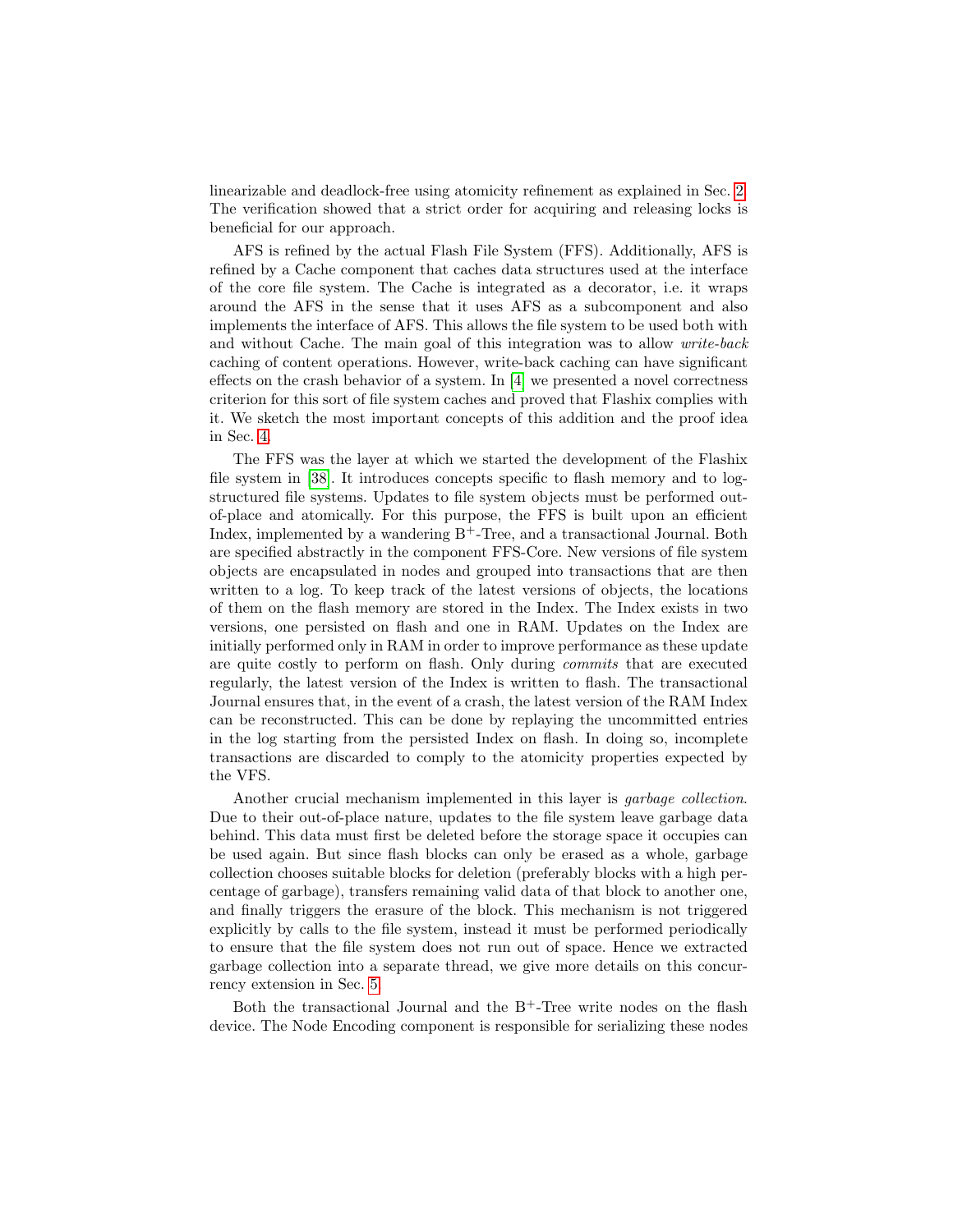to bytes before they can be written to flash. It also keeps track of the allocation of erase blocks and, for each block, the number of bytes still referenced by live data, i.e. by nodes of the index or nodes that store current versions of file system objects. This information is used to determine suitable blocks for garbage collection. Besides that, the layer ensures that writing of nodes appears to be atomic to the Journal and Index. It detects partially written nodes that may occur through crashes or hardware failures and takes care of them. A more in-depth view on these components and the garbage collection is given in [\[16\]](#page-25-10).

All serialized nodes pass a Write Buffer. This buffer cache tackles the restriction that flash pages can only be written sequentially and as a whole. It caches all incoming writes and only issues a page write once a page-aligned write is possible, i.e. the write requests have reached the size of one flash page in total. Otherwise, padding nodes would have to be used in order to write partially filled pages, which both would increase the absolute number of writes to flash and the amount of wasted space on the flash device. Introducing such an order-preserving write-back cache (written data leaves the cache in the same order as it entered it) also affects the crash behavior of the file system. In [\[29\]](#page-25-11) we give a suitable crash-safety criterion as well as a modular verification methodology for proving that systems satisfy this criterion.

The Superblock component is responsible for storing and accessing the internal data structures of the file system. A specific part of the flash device is reserved for this data. They are written during a commit only, since persisting each update would have a significant negative impact on the performance of the file system. A critical task of this layer is to ensure that commits are performed atomically using a data structure called superblock.

Finally, the Erase Block Manager (EBM) provides an interface similar to the one of MTD (read, write, erase). However, the EBM introduces an indirection of the physical blocks of the flash device to logical blocks and all of its interface operations address logical blocks only. These logical blocks are allocated ondemand and mapped to physical blocks. The indirection is used to move logical blocks transparently from one physical block to another one which is necessary to implement wear leveling. Wear leveling ensures that within some bounds all blocks are erased the same number of times. This is necessary to maximize the life time of the flash memory, as erasing a flash block repeatedly wears it out, making it unusable. To ensure a bound, the number of performed erases is stored in an erase counter. Wear leveling finds a logical block that is mapped to a physical block with low erase count and re-maps it to a block with high erase count. Since a logical block with low erase-count typically contains a lot of stale data that has not been changed for some time and therefore is not likely to change soon, the number of erases is kept at the same level and the lifetime of the flash device increases.

The EBM uses the Header Encoding component for the serialization and deserialization of administrative data, most important an inverse mapping stored in the physical blocks containing the numbers of the logical blocks they are mapped to.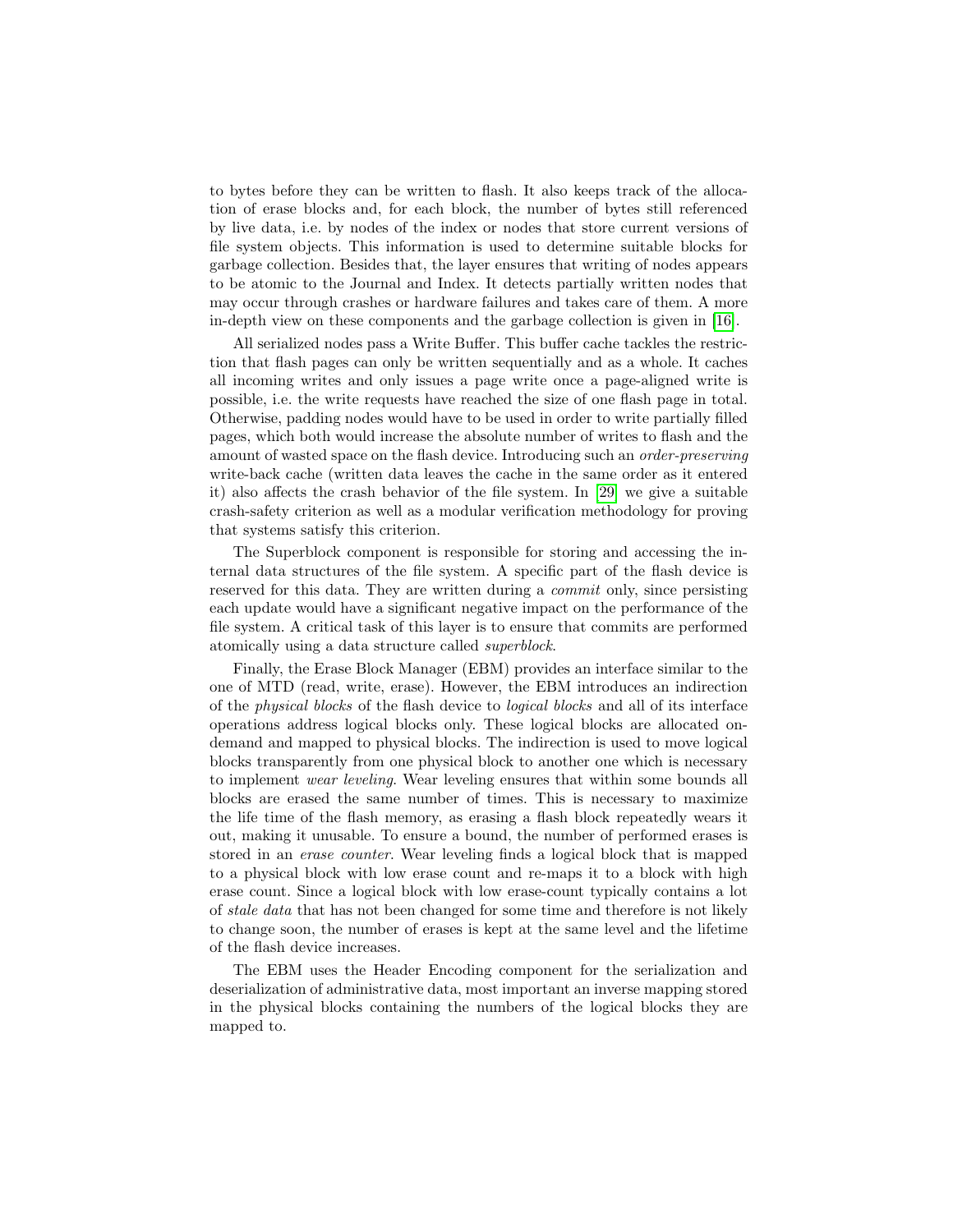<span id="page-12-1"></span>

Fig. 4: Representation of file content in VFS.

A sequential version of the Erase Block Manager is explained in detail in [\[30\]](#page-25-12). But similar to garbage collection, wear leveling has to be performed regularly without being triggered by the user and so we adjusted the EBM to run wear leveling in a separate thread as well. Another thread is used to perform the erasure of blocks asynchronously, too. We illustrate this extension and the verification methodology for introducing concurrency to a refinement hierarchy on a simplified version of the EBM in [\[36\]](#page-26-6).

## <span id="page-12-0"></span>4 Crash-Safe VFS Caching

A common technique to get a highly efficient file system implementation is the use of caching. Flashix features several caches in multiple layers: the  $B^+$ -Tree contains a write-through cache for the directory structure, the Write Buffer uses an order-preserving write-back cache for flash pages, and lately we added a nonorder-preserving write-back cache for file contents to the VFS layer.

Since all in-memory data is lost in the event of a crash, crash-safety is a critical aspect when integrating caches. For write-through caches this is unproblematic as cached data is only a copy of persisted data on flash. In [\[29\]](#page-25-11) we presented a crash-safety criterion for order-preserving caches: basically a crash has the effect of retracting a few of the last executed operations. But this criterion is too strong for non-order-preserving caches and so in [\[4\]](#page-24-5) we proposed a more relaxed criterion and proved that our VFS caches comply with it. We will now give an overview over the crucial aspects of this latest extension.

While file contents are represented as a finite sequences of bytes in POSIX, VFS breaks this abstract representation down to a map of fixed-size byte arrays (pages) and an explicit file size as shown in Fig. [4.](#page-12-1) Each box depicts a page and is identified by a page number pno. The map offers the advantage of a sparse representation with the convention that missing pages are filled with zeros only. This is indicated by a white dashed box  $(pno-1)$  in the figure). A important detail is the possibility of random data (hatched) beyond the file size sz, resulting from prior crashes or failed operation executions. This is especially relevant when the file size is not page-aligned and the page of  $sz$  (pno+1 in the figure) contains actual garbage data (non-zero bytes) beyond sz.

When extending a file, such garbage data must not become visible as this would not match the POSIX requirements. There are two ways to change the file size: explicitly with a truncation or by writing content beyond the current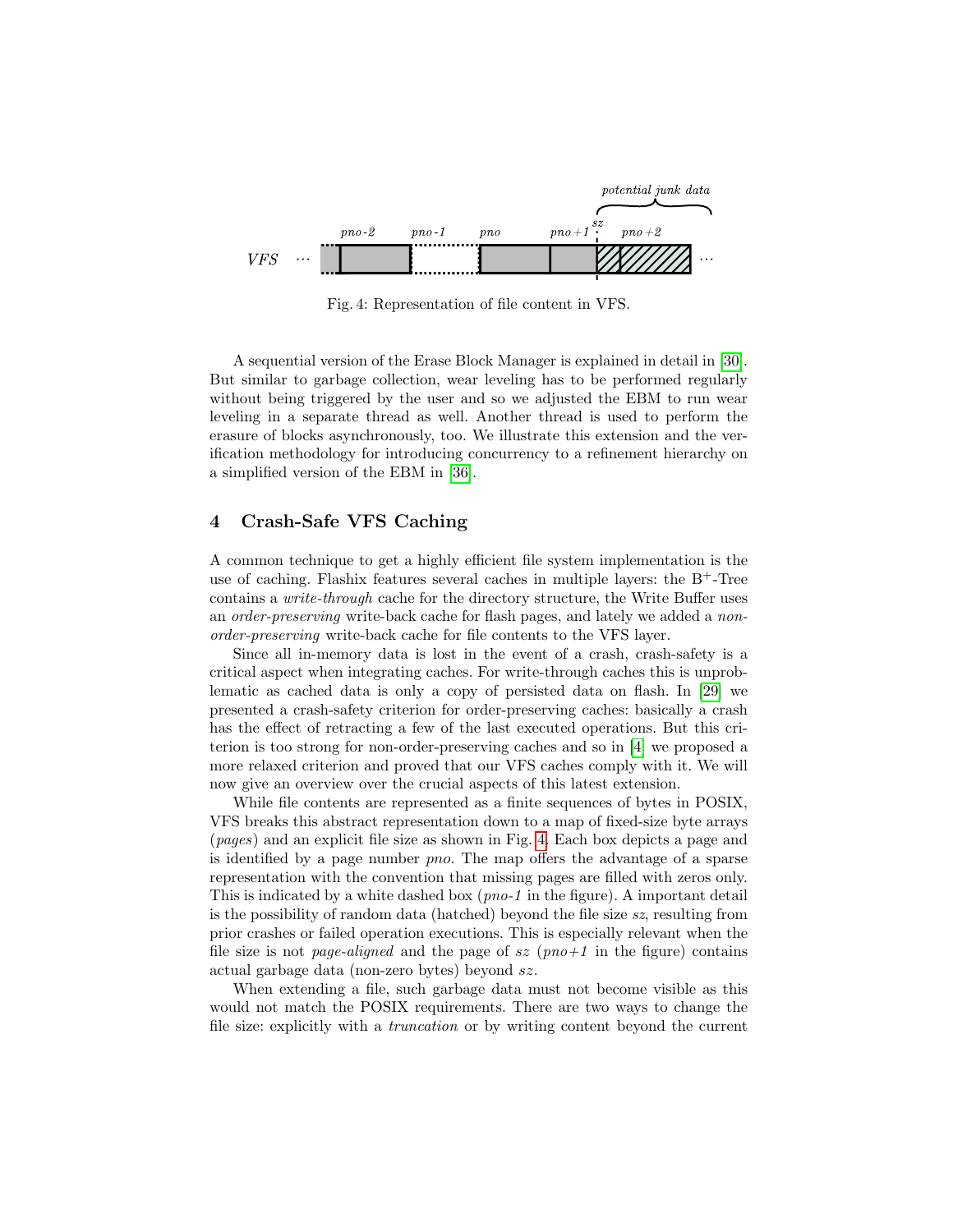<span id="page-13-0"></span>

Fig. 5: Truncation to a larger size  $sz \leq n$  (left) and to a smaller size  $n < sz$ (right).

file size. A truncation crops the content of a file to a new size  $n$  and ensures that all data within the file is valid. Hence, in addition to updating the size, the actual content may also need to be updated. To increase the file size, possible junk data in the page of sz needs to be cleared with zeros and pages beyond the old file size are deleted (Fig. [5](#page-13-0) on the left). On the other hand, junk data can remain in the page of the new size when shrinking the file (Fig. [5](#page-13-0) on the right).

The VFS breaks down a write into three steps. First, possible junk data beyond the file size is removed. This is done by a truncation to the current file size  $(n = sz$  in Fig. [5\)](#page-13-0). Then the respective pages are written bottom up individually. If writing a page causes an error, writing stops and hence only a prefix of the requested bytes are written. Finally, the file size is adjusted to the position of the last written byte if data was written beyond the old file size.

By using the decorator pattern, VFS caching could be integrated into our refinement hierarchy without changing existing components by adding a single new component. The component Cache refines and uses AFS at the same time as shown by Fig. [3a.](#page-9-0) To cache content operations in a write-back manner, writes and truncations are aggregated in local page and size caches. Additionally, writethrough caches for header nodes (containing meta data of files and directories) and directory entries are implemented. Page writes are stored in the page cache and truncations or size updates lead to updates in the respective size caches. We only cache the most current file size while multiple truncations are aggregated by caching the minimal truncation size since the last synchronization. Reading a page tries to find a corresponding cache entry. If it does not exist in the cache, the page is read from the Flash File System (FFS) and (if it exists) stored in the cache.

Updating the persisted content happens only if it is triggered by a call of the fsync operation for the respective file. A call to fsync starts the synchronization with a single truncation of the persisted content to the minimal truncation size. Then, similar to a VFS write, all dirty pages of the file in the cache are written to the FFS bottom up and finally the file size is adjusted if necessary.

Showing functional correctness of this addition can be done by a single data refinement and will not be considered further here. However, proving crashsafety is quite difficult. If a crash occurs, all data in the volatile state of the Cache component is lost such that unsynchronized writes and truncations have not taken place. To ensure crash-safety, it must be shown that each crash results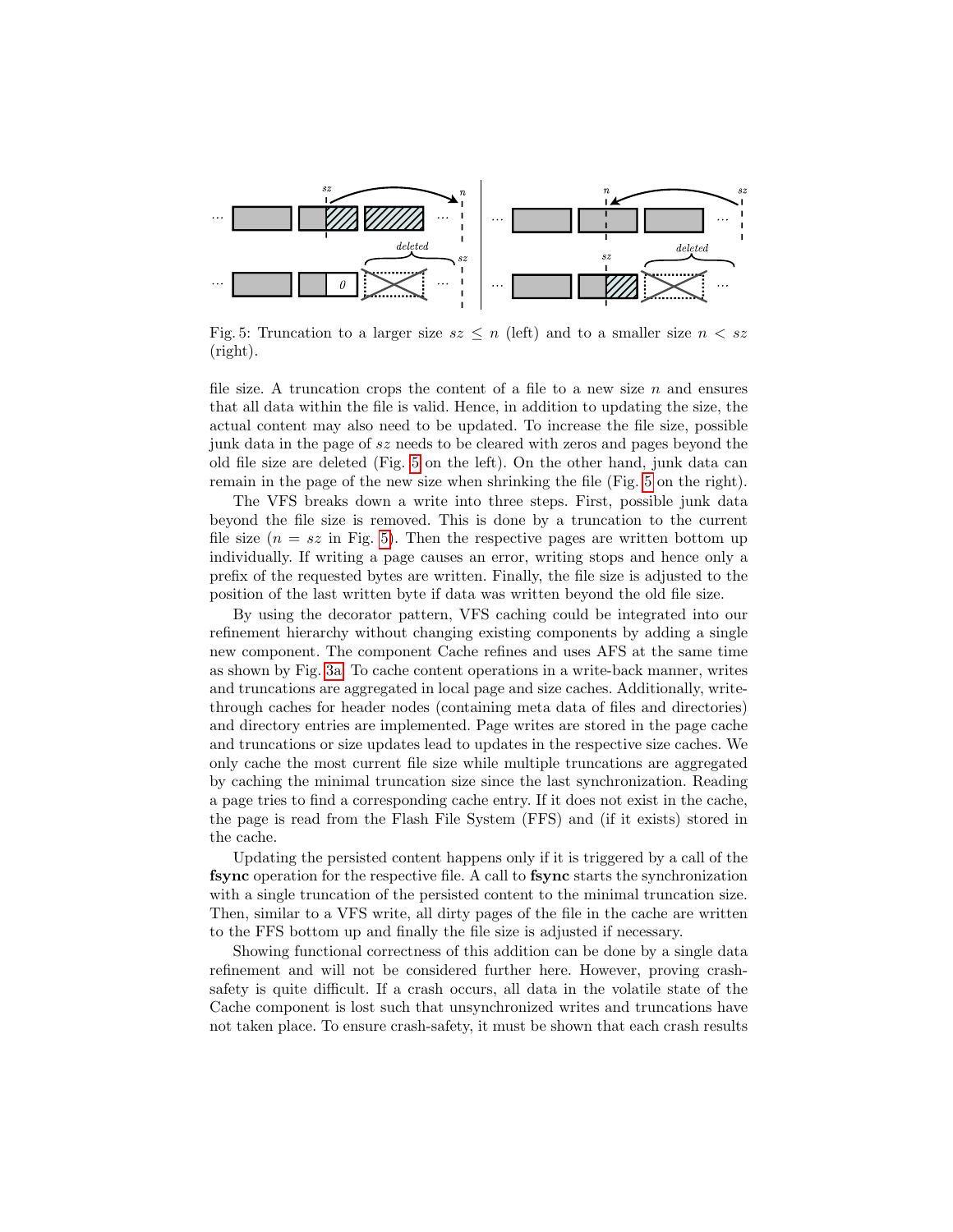<span id="page-14-0"></span>

Fig. 6: Write-Prefix Crash Consistency: prefix writes for a crash during the synchronization of a file just before syncing byte  $k$ .

in a consistent state. Normally, the effect of a crash would be described by an explicit change of state. But this is usually not practicable for write-back caches and the crash-safety criterion introduced in [\[29\]](#page-25-11) is not suitable for nonorder-preserving caches, too. So we use a new criterion called Write-Prefix Crash Consistency (WPCC). It states that for any file a crash has the effect of retracting all write and truncate operations since the last synchronization of that file and re-executing them, potentially resulting in writing prefixes of the original runs [\[4\]](#page-24-5).

This follows from the effects of a crash during persisting a cached file as shown in Fig. [6](#page-14-0) for the POSIX data representation. On the left, there is shown how multiple overlapping writes combine to a sequence of written bytes. Since cached pages are written bottom up during synchronization, a crash in the middle of fsync results in a prefix of these bytes being persisted (on the bottom right in Fig. [6\)](#page-14-0). If the crash occurs just before persisting the byte at position  $k$ , the resulting state can be explained by writing prefixes of the original instructions (namely those prefixes that have written exactly the bytes beyond  $k$ ). This can result in complete writes (write 1 in Fig. [6\)](#page-14-0), partial writes (write 3), or writes that are completely lost (write 2). To archive this behavior it is essential that VFS writes as well as synchronizations are performed bottom up and that writes can fail after writing a arbitrary number of bytes.

Informally, the criterion describes the effects of a crash by finding an alternative run where loosing cached data has no noticeable effect. These alternative runs may differ at most from their original runs in that writes since the last synchronization have written prefixes of their original runs. Because such an alternative run is a valid run and hence results in a consistent state, the original crashing run yields a consistent state as well.

The main effort for proving crash-safety is to show that such alternative runs exist for any possible occurrence of a crash. While finding suitable runs for crashes outside of fsync is unproblematic (if nothing was persisted, failed executions of cached operations can be chosen), this is especially hard for crashes within **fsync**. One particular challenge is to show that the aggregation of multiple truncate operations matches WPCC if the minimal truncation was executed but the final file size was not yet synchronized at the event of the crash. This can lead to slightly different junk data in the write-prefix run such that on the level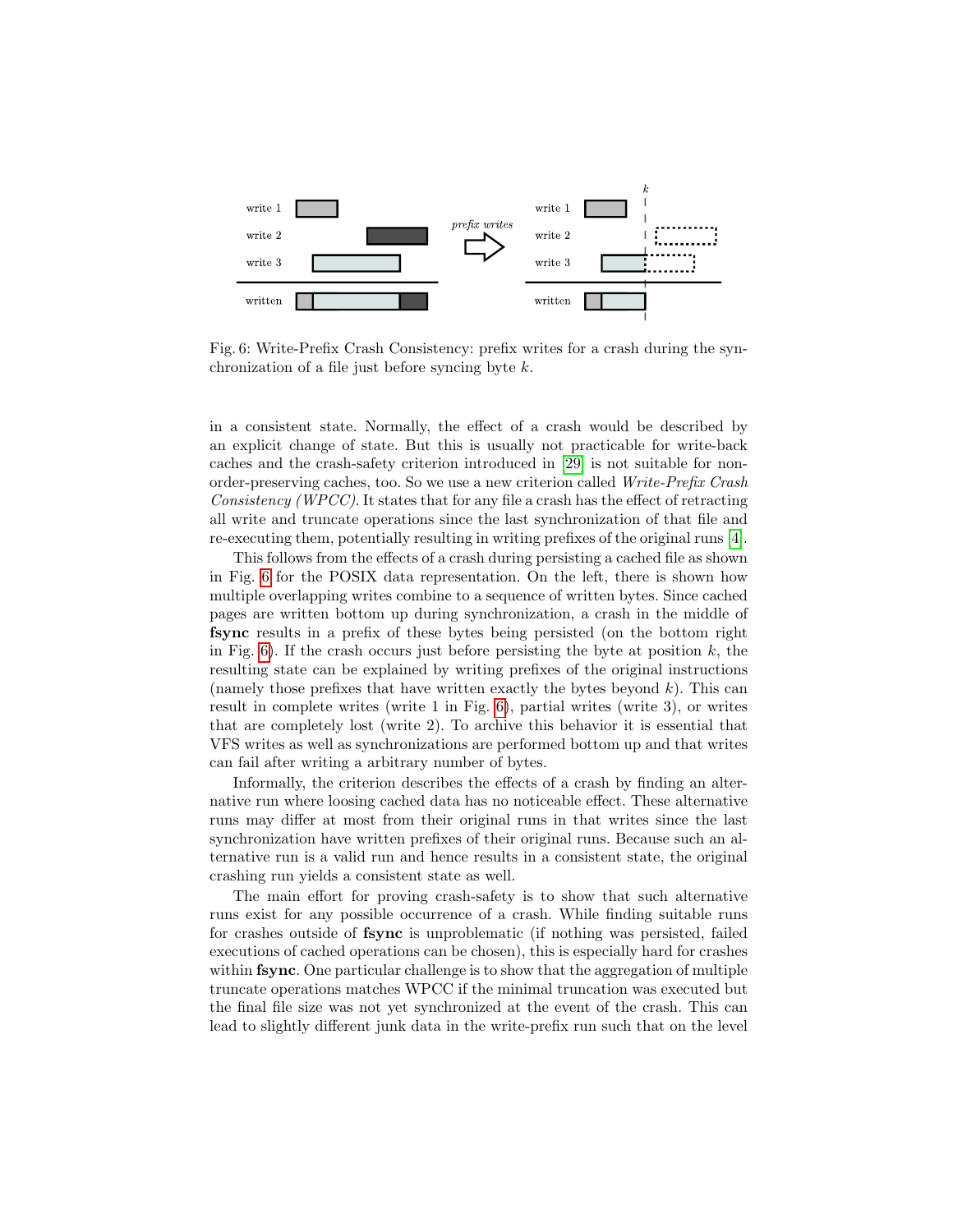of AFS the contents of the crashed run and the write-prefix run differ beyond the file size. However, this junk data is only visible in AFS as the abstraction to POSIX ignores all bytes beyond the file size. Hence an alternative run can be found on the level of POSIX, but this required to extend the proof work to another layer of abstraction. More details on the difficulties and the concrete proof strategy involving multiple commuting diagrams can be found in [\[4\]](#page-24-5).

## <span id="page-15-0"></span>5 Concurrent Garbage Collection

Besides allowing concurrent calls to the file system interface as briefly outlined in Sec. [3,](#page-8-0) moving certain internal mechanisms into separate threads also introduces additional concurrency to the file system. Hence the affected models have to be modified in order to avoid conflicts resulting from parallel executions of operations.

The expansion with concurrent garbage collection ranges from the FFS layer to the Journal layer. In the FFS the concurrent operation for garbage collection is introduced (Fig. [8\)](#page-16-0). This operation is not part of the interface (it refines skip, i.e. it has no visible effect for clients). Hence, it can not be called by any client components. Instead it will be repeated infinitely within its own thread. To ensure that garbage collection is not performed continuously, especially when no more space can be regained, a condition variable  $gc\_{cond}$  is used <sup>[1](#page-15-1)</sup>. At the beginning of each iteration the thread blocks at the condition wait call until it is signaled by another thread to start. The concrete garbage collection algorithm is specified in the FFS-Core and implemented in the Journal component, so after being signaled the operation ffs core gc is called.

Signaling takes place in all FFS operations that may modify the file system state in the sense that either entries are written to the log and hence space on the flash device is allocated or garbage is introduced by invalidating allocated space. Such operations, as shown generically in Fig. [7,](#page-16-0) emit a signal to  $gc\_{cond}$ after they have updated the index.

The implementation of ffs\_core\_gc in the Journal component then first checks whether there is a block which is suitable for garbage collection. If that is the case, all still referenced nodes of this block are collected, these nodes are then written to the journal, and their new addresses are updated in the index accordingly. Finally, if the referenced data was successfully copied, the block can be marked for erasure.

As an additional thread is introduced in the FFS, established ownerships in the VFS/AFS layer are not sufficient to prevent data races between the garbage collection thread and other threads. For this reason the reader-writer lock *core lock* is added to the FFS component. It is used to acquire exclusive

<span id="page-15-1"></span><sup>&</sup>lt;sup>1</sup> Note that condition variables are always coupled to a mutex. Here  $qc\text{-}cond$  is coupled to *gc\_mutex*. Signaling a condition requires to hold the corresponding mutex. Starting to wait for a signal requires to hold the mutex as well, however, the mutex is released during waiting. As soon as a signal was emitted and the mutex is free, the waiting thread acquires the mutex and continues its execution.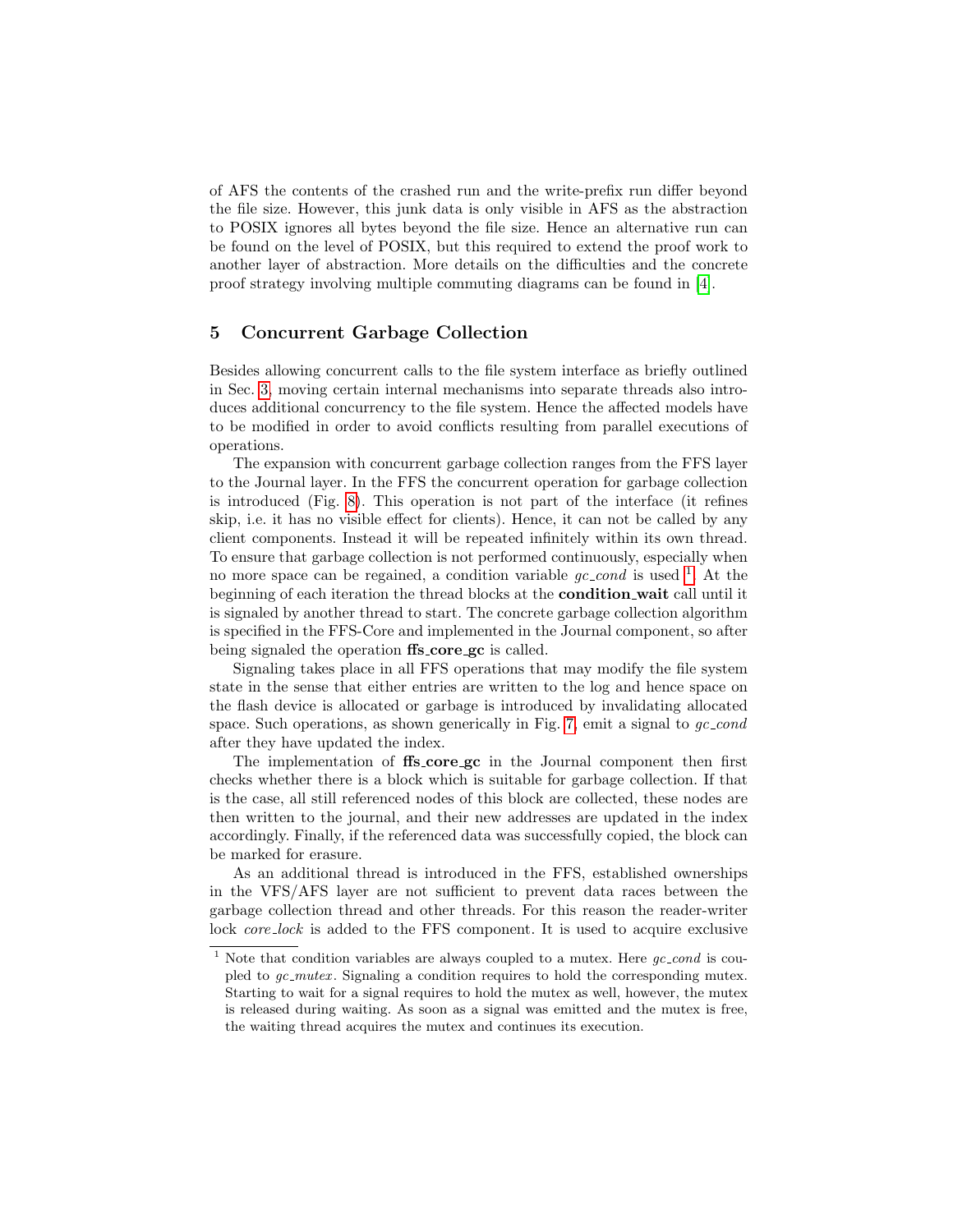```
ffs_operation(...) {
  ...
  nd_1 := \texttt{inodencode}(key_1, ...);
  ...
  rwlock wlock( ; core lock);
  ffs core wacquire();
  ffs_core_journal_add(nd_1, ...; adr_1, ...; err);
  if err = ESUCCESS then {
    ffs_core_index_store(key_1; adr_1);
    ...
    mutex\_lock( ; g.c\_mutex);condition signal(; gc\_{cond,~gc\_{mutex}});
    mutex_unlock(; gc\_m \text{u}tex);
  };
ffs core release();
  rwlock wunlock( ; core lock);
  ...
}
```
 $\mathbf{ffs}\text{-}\mathbf{gc}()$  {  $\begin{align*} \textbf{mutes\_lock}(&;gc\_mutex); \ \textbf{condition\_wait}(&;gc\_cond, gc\_mutex); \end{align*}$  $mutex\_unlock($ ;  $gc\_mutex$ ); rwlock wlock( ; core lock); ffs core wacquire(); ffs core gc(); ffs core release(); rwlock wunlock( ; core lock); }

Fig. 7: General operation scheme of modifying FFS operations.

Fig. 8: FFS garbage collection operation.

or shared ownership for the journal and index data structures. We did not head for a more fine-grained locking approach since usually updates affect nearly all parts of the state of FFS-Core anyway. However, using reader-writer locks still allows for concurrent read accesses to the Journal.

Modifying operations in the FFS as shown in Fig. [7](#page-16-0) always follow the same scheme. First, all new or updated data objects are wrappend into nodes  $(nd_1, ...)$ with an unique key  $(key_1, ...)$ . Depending on the concrete operation, nodes for inodes, dentries, and pages are created. Then these nodes are grouped into transactions and appended to the log using the ffs core journal add operation. If successful, i.e. the operation returns the code ESUCCESS, the operation returns the addresses  $(adr_1, \ldots)$  where the passed nodes have been written to. Finally, the index is updated by storing the new addresses of the affected keys via the op-eration ffs\_core\_index\_store<sup>[2](#page-16-1)</sup>. It is crucial that garbage collection is never per-

<span id="page-16-2"></span>

Fig. 9: Refinement hierarchy extended by concurrent garbage collection.

formed between these calls since this could result in a loss of updates (e.g. if garbage collection moves nodes updated by the operation), potentially yielding an inconsistent file system state. Hence, the locking range must include the ffs core journal add as well as all ffs core index store calls.

To prove that this locking strategy is in fact correct, i.e. that the interleaved components are linearizable, we again apply atomicity refinement. This results

<span id="page-16-1"></span><sup>2</sup> Some operations also update the index by removing entries from it.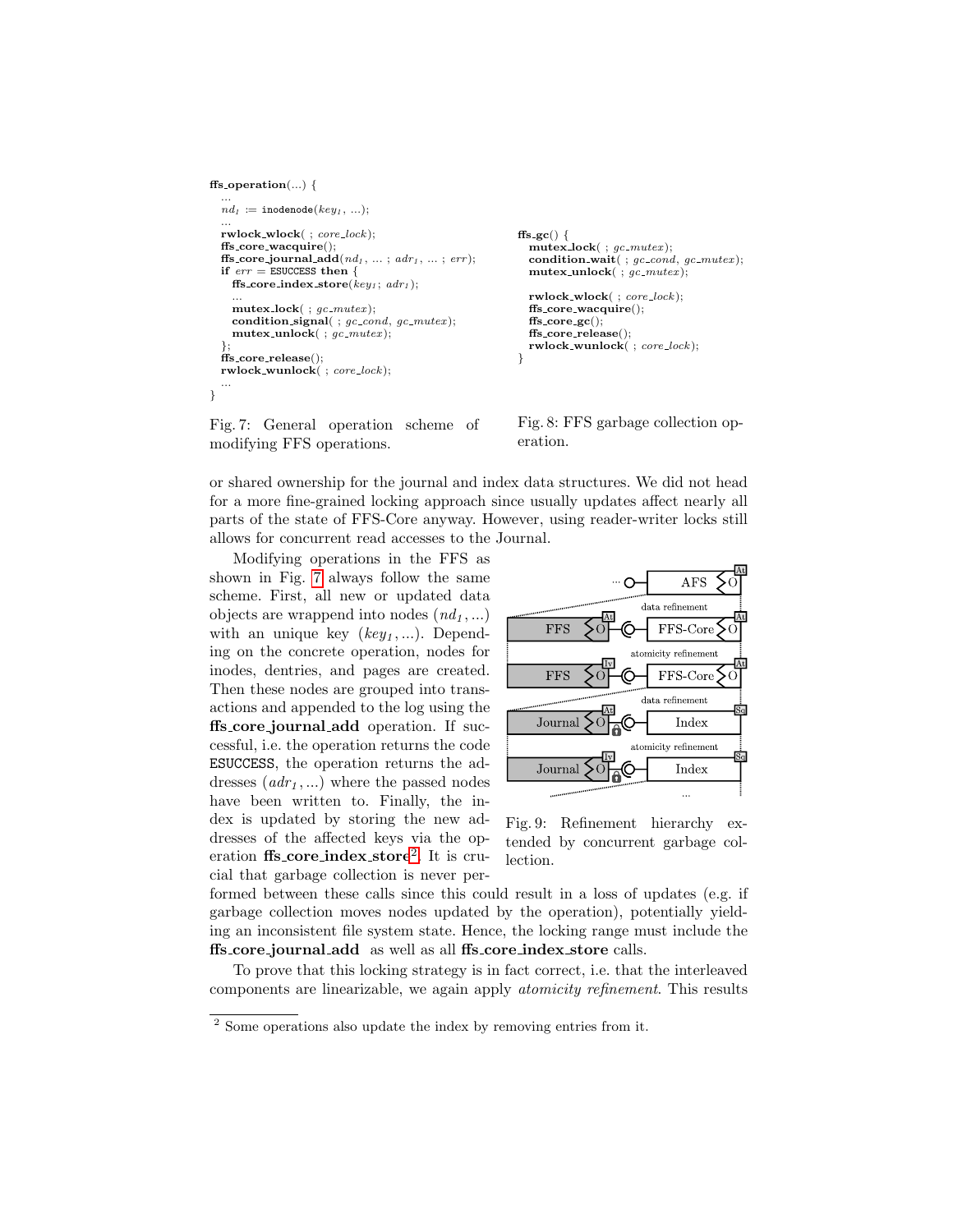<span id="page-17-0"></span>

| \n $\begin{array}{c}\n$ \n $\begin{array}{c}\n$ \n $\begin{array}{c}\n$ \n $\begin{array}{c}\n$ \n $\begin{array}{c}\n$ \n $\begin{array}{c}\n$ \n $\begin{array}{c}\n$ \n $\begin{array}{c}\n$ \n $\begin{array}{c}\n$ \n $\begin{array}{c}\n$ \n $\begin{array}{c}\n$ \n $\begin{array}{c}\n$ \n $\begin{array}{c}\n$ \n $\begin{array}{c}\n$ \n $\begin{array}{c}\n$ \n $\begin{array}{c}\n$ \n $\begin{array}{c}\n$ \n $\begin{array}{c}\n$ \n $\begin{array}{c}\n$ \n $\begin{array}{c}\n$ \n $\begin{array}{c}\n$ \n $\begin{array}{c}\n$ \n $\begin{array}{c}\n$ \n $\begin{array}{c}\n$ \n $\begin{array}{c}\n$ \n $\begin{array}{c}\n$ \n $\begin{array}{c}\n$ \n $\begin{array}{c}\n$ \n $\begin{array}{c}\n$ \n $\begin{array}{c}\n$ \n $\begin{array}{c}\n$ \n $\begin{array}{c}\n$ \n $\begin{array}{c}\n$ \n $\begin{array}{c}\n$ \n $\begin{array}{c}\n$ \n $\begin{array}{c}\n$ \n $\begin{array}{c}\n$ \n $\begin{array}{c}\n$ \n $\begin{array}{c}\n$ \n $\begin{array}{c}\n$ \n $\begin{array}{c}\n$ \n $\begin{array}{c}\n$ \n $\begin{array}{c}\n$ \n $\begin{array}{c}\n$ \n<math display="block</td> |
|-----------------------------------------------------------------------------------------------------------------------------------------------------------------------------------------------------------------------------------------------------------------------------------------------------------------------------------------------------------------------------------------------------------------------------------------------------------------------------------------------------------------------------------------------------------------------------------------------------------------------------------------------------------------------------------------------------------------------------------------------------------------------------------------------------------------------------------------------------------------------------------------------------------------------------------------------------------------------------------------------------------------------------------------------------------------------------------------------------------------------------|
|-----------------------------------------------------------------------------------------------------------------------------------------------------------------------------------------------------------------------------------------------------------------------------------------------------------------------------------------------------------------------------------------------------------------------------------------------------------------------------------------------------------------------------------------------------------------------------------------------------------------------------------------------------------------------------------------------------------------------------------------------------------------------------------------------------------------------------------------------------------------------------------------------------------------------------------------------------------------------------------------------------------------------------------------------------------------------------------------------------------------------------|

Fig. 10: Reduction steps of a Journal operation (from left to right).

in the expansion of the refinement hierarchy shown in Fig. [9.](#page-16-2) Usually, atomicity refinement would have to be applied to all layers below Index, too, but we did not put any effort in making a interleaved version of the  $B^+$ -Tree yet. Instead we locked the interface of the Index (depicted by  $\hat{\mathbf{a}}$ ). This means that each call to an Index operations index operation requires the current thread to be an exclusive owner of the Index component. In the Journal this is realized by surrounding these calls with a mutex  $idx\_lock$  as shown in Fig. [10](#page-17-0) on the left. Owning a subcomponent exclusively ensures that the subcomponent is only called sequentially and hence allows to directly use the unaltered sequential version of the subcomponent and its refinements (denoted by  $\mathbb{S}$  in Fig. [9\)](#page-16-2).

FFS-Core is augmented with ownership ghost state matching the readerwriter lock *core lock* of FFS. The FFS operations acquire and release this ownership according to the locking ranges (see Fig. [7](#page-16-0) and Fig. [8\)](#page-16-0). While the ownership granularity of AFS (owned directory tree, owned files, ...) does not match the state of the FFS-Core or the Journal, the information about which files etc. are owned when an operation is called (encoded in the preconditions) is still relevant for the FFS in order to preserve functional correctness. For example, an owned file must not be removed from the index while its metadata is updated. Therefore, ownership ghost state is added to FFS analogously to AFS and corresponding ownership properties are established. This is sufficient to prove that the interleaved FFS can be reduced to an atomic FFS via atomicity refinement. The data refinement of the atomic AFS to the atomic FFS is basically identical to the original sequential refinement, in addition, it must only be shown that their respective ownerships match.

When proving the atomicity refinement of the Journal, it is apparent that Index operations together with their surrounding lock calls form atomic blocks like in the center of Fig. [10.](#page-17-0) But as most operations have multiple calls to the Index, this is not sufficient to reduce these operations to completely atomic ones. It remains to show that these blocks as well as statements that access the local state of the Journal move appropriately (usually they have to be both mover). To prove this, the ownership information of the FFS-Core component can be used. The Journal is augmented with ownership properties, operations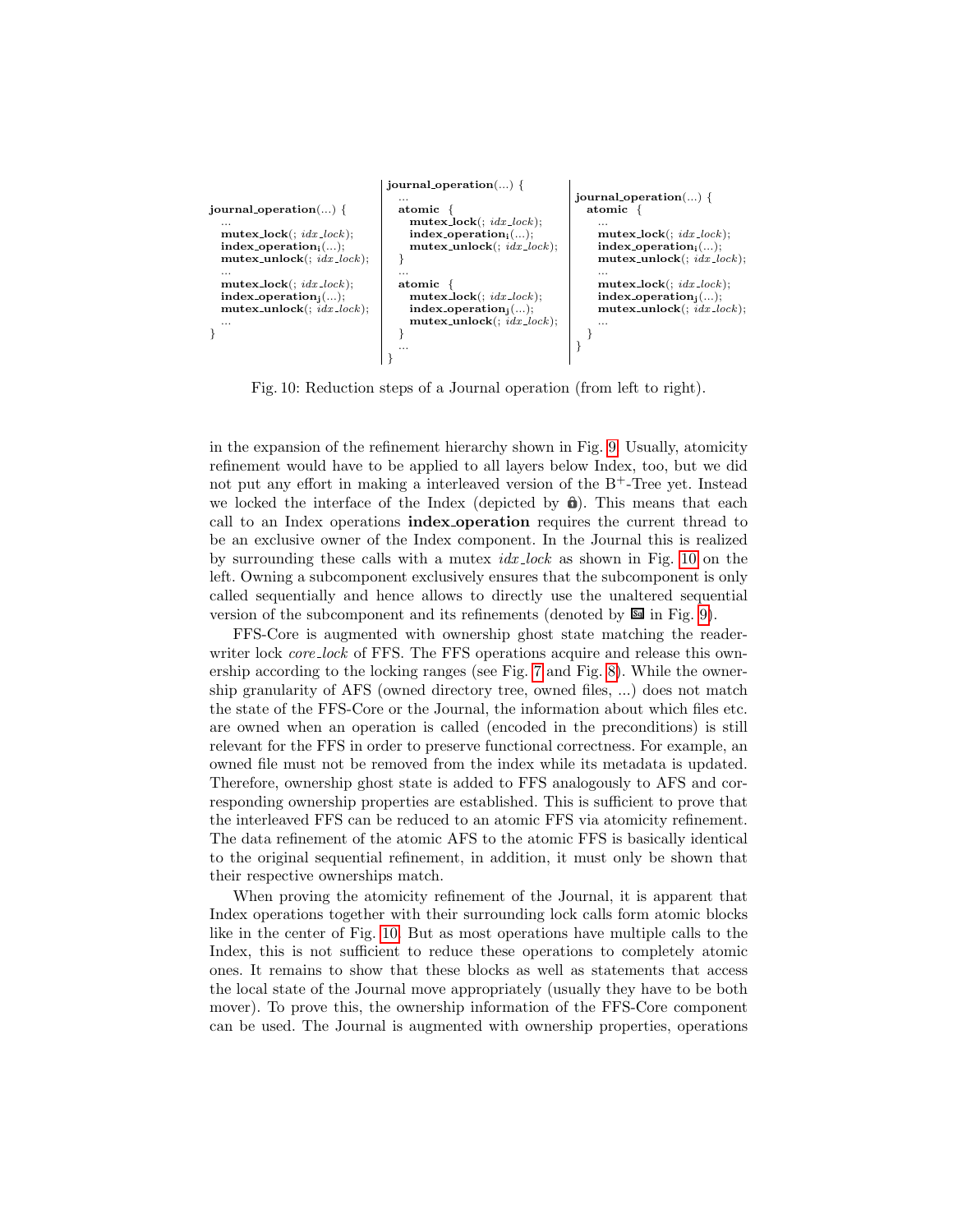and preconditions that match those of the FFS-Core and so accesses to the local state can be inferred to be both movers. The information that a certain ownership is acquired at the calls of Index operations and their associated locking operations allows to prove that these blocks in fact are movers and hence to further reduce the operations to be atomic (Fig. [10](#page-17-0) on the right). Although the proofs are simple, this is quite elaborate since many commutations have to be considered. The data refinement of FFS-Core to the atomic Journal then again is basically identical to the sequential refinement.

<span id="page-18-1"></span>

#### <span id="page-18-0"></span>6 Evaluation

Fig. 11: Nano write benchmarks on Flashix and UBIFS: big write (left) and small writes (right). Flashix was used in three different configurations: sequentially without VFS cache  $(F_A)$ , sequentially with VFS cache  $(F_B)$ , and with VFS cache and concurrent wear leveling and garbage collection  $(F_C)$ .

To evaluate the performance of the Flashix file system we perform a collection of microbenchmarks. This gives us some insight in whether the expansions we have made, especially those described in Sec. [4](#page-12-0) and Sec. [5](#page-15-0) or in [\[4,](#page-24-5) [36\]](#page-26-6), have an impact on the performance. Furthermore, we want to compare the performance of Flashix with state-of-the-art flash file systems like UBIFS [\[23\]](#page-25-13).

All benchmarks were run within a virtualized Linux Mint 19.3 distribution, using 3 Cores of a Intel Core i5-7300HQ CPU and 4,8 GB of RAM. The flash device was simulated in RAM using the NAND simulator (nandsim) integrated into the Linux kernel [\[27\]](#page-25-14). The numbers shown in the following represent the mean of 5 benchmark runs in which the mean standard deviation across all runs is below 4.5% (this translates to a mean deviation in runtime of less than 0.16 seconds).

We chose some small workloads that represent everyday usage of file systems: copying and creating/extracting archives. Copying an archive to the file system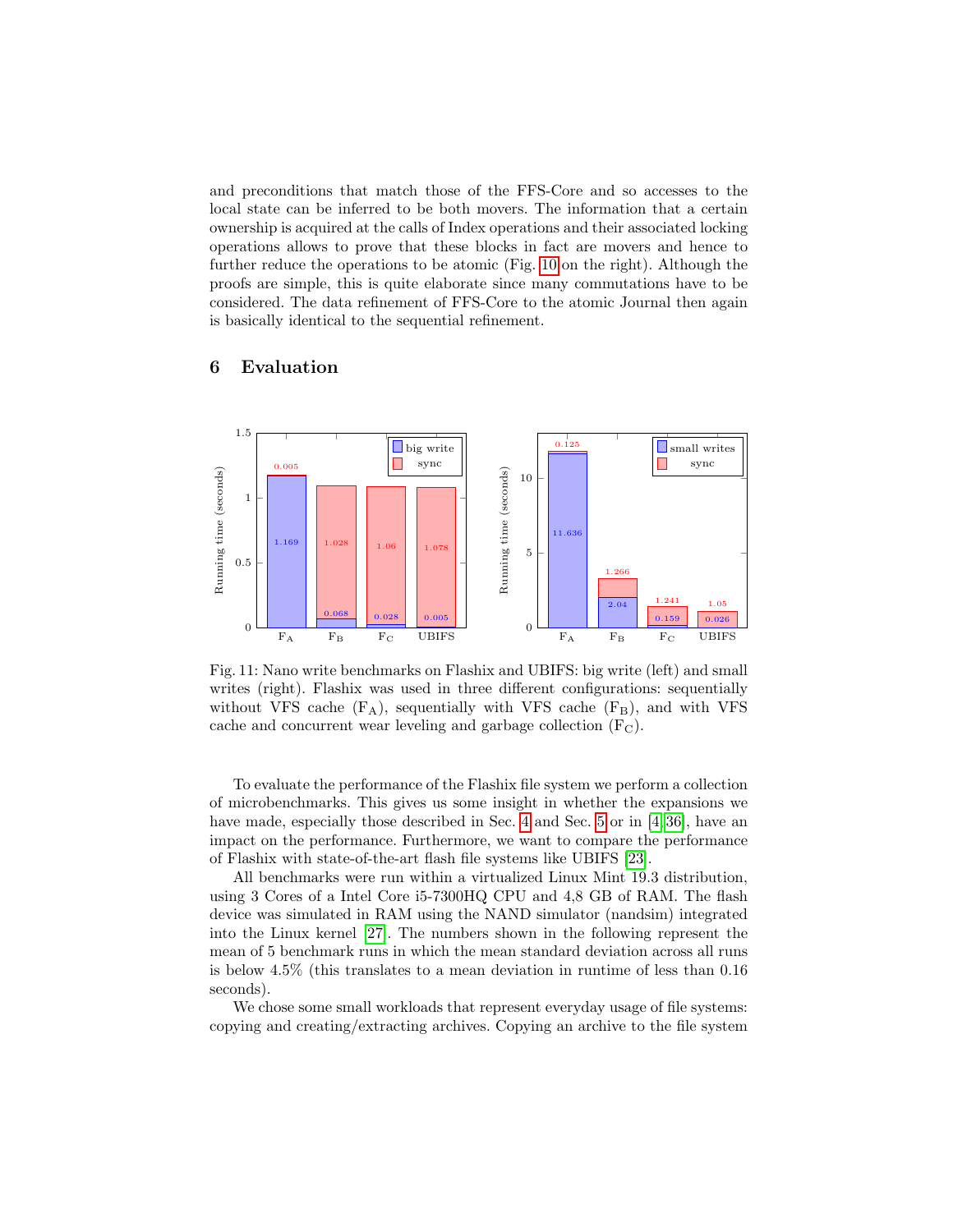<span id="page-19-2"></span>

Fig. 12: Vim write benchmarks on Flashix and UBIFS: big write (left) and small writes (right). Flashix was used in three different configurations: sequentially without VFS cache  $(F_A)$ , sequentially with VFS cache  $(F_B)$ , and with VFS cache and concurrent wear leveling and garbage collection  $(F_C)$ .

results in the creation of a file and writing the content of that one file. Analogously, copying an archive from the file system yields in reading the content of the file. Hence, we call these workloads big write and big read respectively. On the other hand, extracting an archive results in the creation of a directory structure containing many files. The contents of the created files are written as well, however, these are multiple smaller writes compared to the single big write when copying. Creating an archive from a directory structure on the file system requires to read all directories and files. Hence, we call such workloads small writes and small reads respectively. As sample data we used archives of the text editors Nano<sup>[3](#page-19-0)</sup> and Vim<sup>[4](#page-19-1)</sup>.

Fig. [11](#page-18-1) shows the results of the write benchmarks with Nano. When comparing the uncached configuration  $(F_A)$  with the cached configuration  $(F_B)$  of Flashix, one can see that adding the VFS cache has indeed a significant impact on write times (depicted in blue). But as these times do not include persisting the cached data to flash, we enforced synchronization directly afterwards via sync calls (depicted in red). For big writes the combined runtime of the cached configuration is similar to the uncached one. For small writes though, the combined runtime of  $F_B$  is substantially faster since repeated reads to directory and file nodes during path traversal can be handled by the cache.

Moving wear leveling and garbage collection into separate threads  $(F_C)$  further improves the performance. This is especially noticeable in the small writes workload where the write time can be reduced by about one order of magnitude. In the sequential configurations  $(F_A \text{ and } F_B)$ , after each toplevel operation it was checked whether garbage collection or wear leveling should be performed.

<span id="page-19-0"></span> $3$  nano-2.4.2.tar: approx. 220 elements, 6.7 MB

<span id="page-19-1"></span> $4 \text{ vim-7.4.tar: approx. } 2570 \text{ elements}, 40.9 \text{ MB}$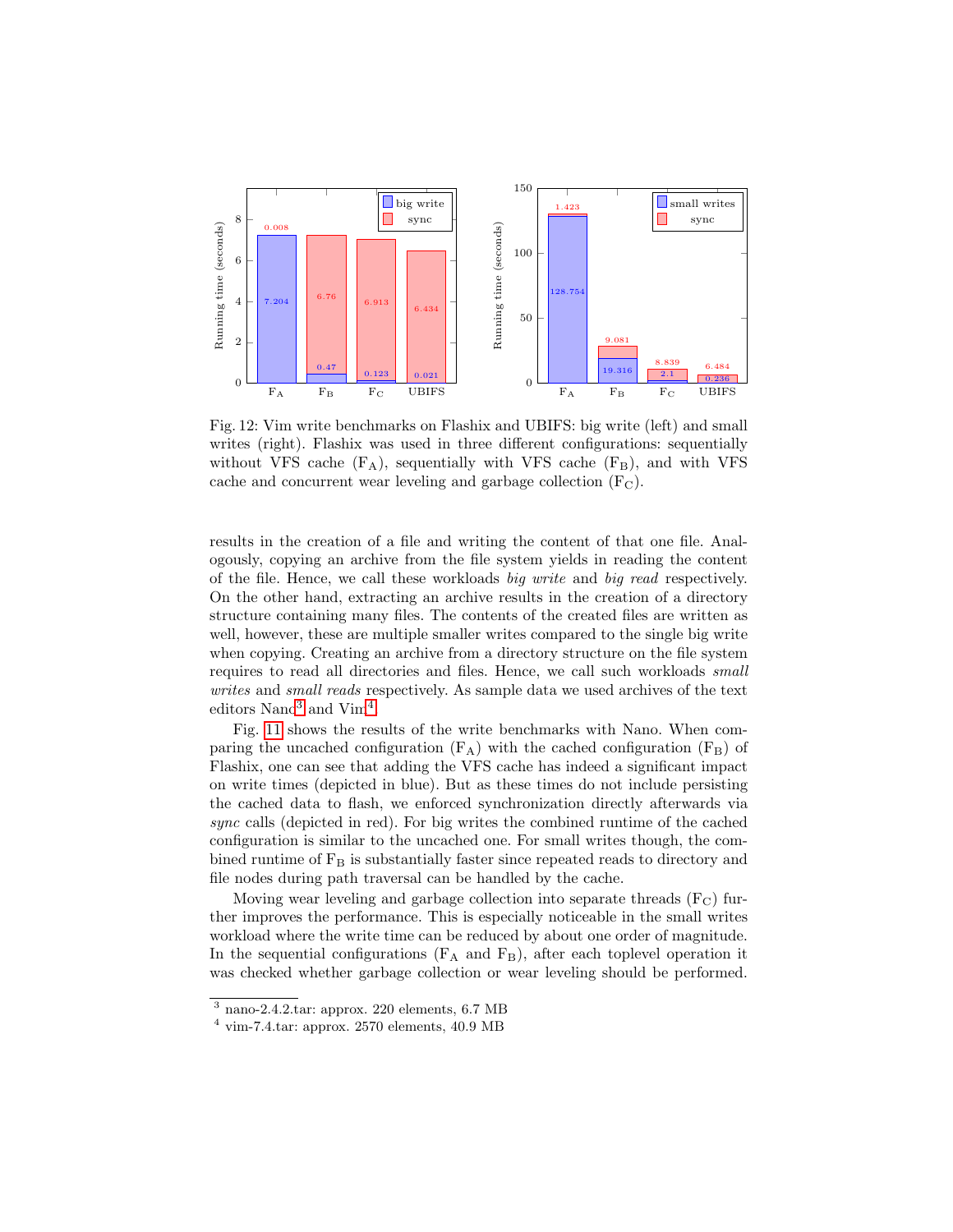<span id="page-20-0"></span>

Fig. 13: Vim read benchmarks on Flashix and UBIFS: big read (left) and small reads (right). Flashix was used in three different configurations: sequentially without VFS cache  $(F_A)$ , sequentially with VFS cache  $(F_B)$ , and with VFS cache and concurrent wear leveling and garbage collection  $(F_C)$ .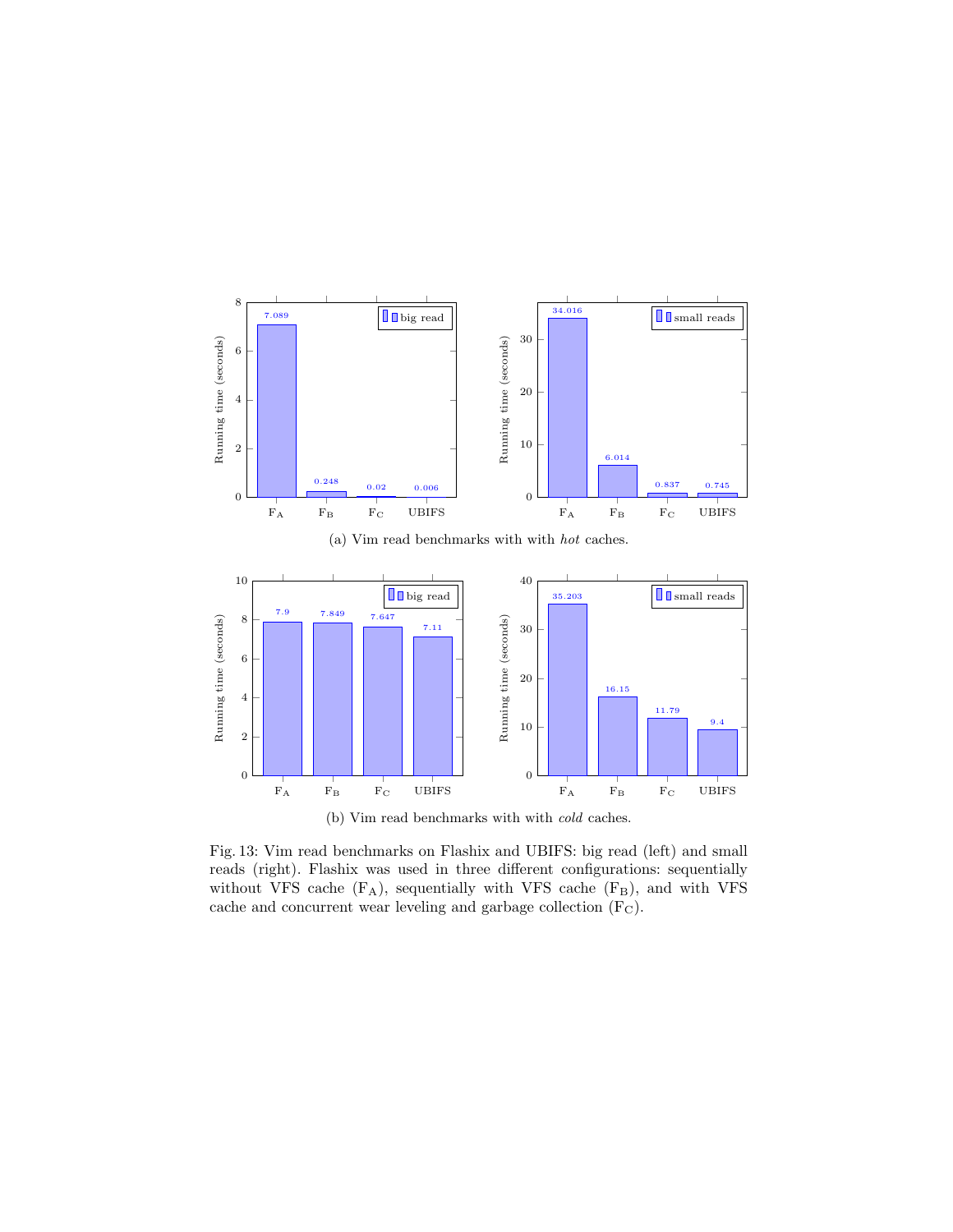<span id="page-21-0"></span>

Fig. 14: Vim benchmarks on Flashix and UBIFS without flash delays.

During these checks and potential subsequent executions of the algorithms, other POSIX operation calls were blocked. In the concurrent configuration  $(F_C)$  these blocked time can be eliminated for the most part since writing to the cache does not interfere with garbage collection or wear leveling. As small writes trigger considerably more toplevel operation calls, this effect is much more noticeable than with big write workloads.

Compared to UBIFS, the current version of Flashix performs as expected. Runtimes of the  $F_C$  configuration are always within the same order of magnitude of those of UBIFS. This also applies for running the benchmarks with a larger archive like Vim shown in Fig. [12.](#page-19-2)

Similar effects can be observed when considering read workloads as shown in Fig. [13.](#page-20-0) Adding caches significantly speeds up both reading a single big file and reading many small files when the caches are hot (Fig. [13a\)](#page-20-0), i.e. when the requested data is present in the caches. Likewise, moving wear leveling and garbage collection to background processes brings down the runtime by an order of magnitude. When reading from cold caches, i.e. when no requested data is present in the caches, the speed up is much more subtle since the main delay results from reading data from flash. As shown in Fig. [13b,](#page-20-0) for big reads there is hardly any improvement from  $F_A$  to  $F_B$  or  $F_C$ . However, both expansions have an impact on the runtime of small read workloads for the same reasons as for small write workloads: repeated reads to the directory structure can be handled by the cache and blocked time for garbage collection and wear leveling can be eliminated. With these additions one can see that Flashix is competitive with UBIFS regarding read performance, too.

In future work we plan to further improve the performance of Flashix by improving our code generator as the generated code is not optimal in terms of allocating/deallocating and copying data structures. The optimization potential becomes apparent when comparing the raw in-memory runtimes of Flashix and UBIFS like in Fig. [14.](#page-21-0) Here we instructed nandsim to not simulate any delays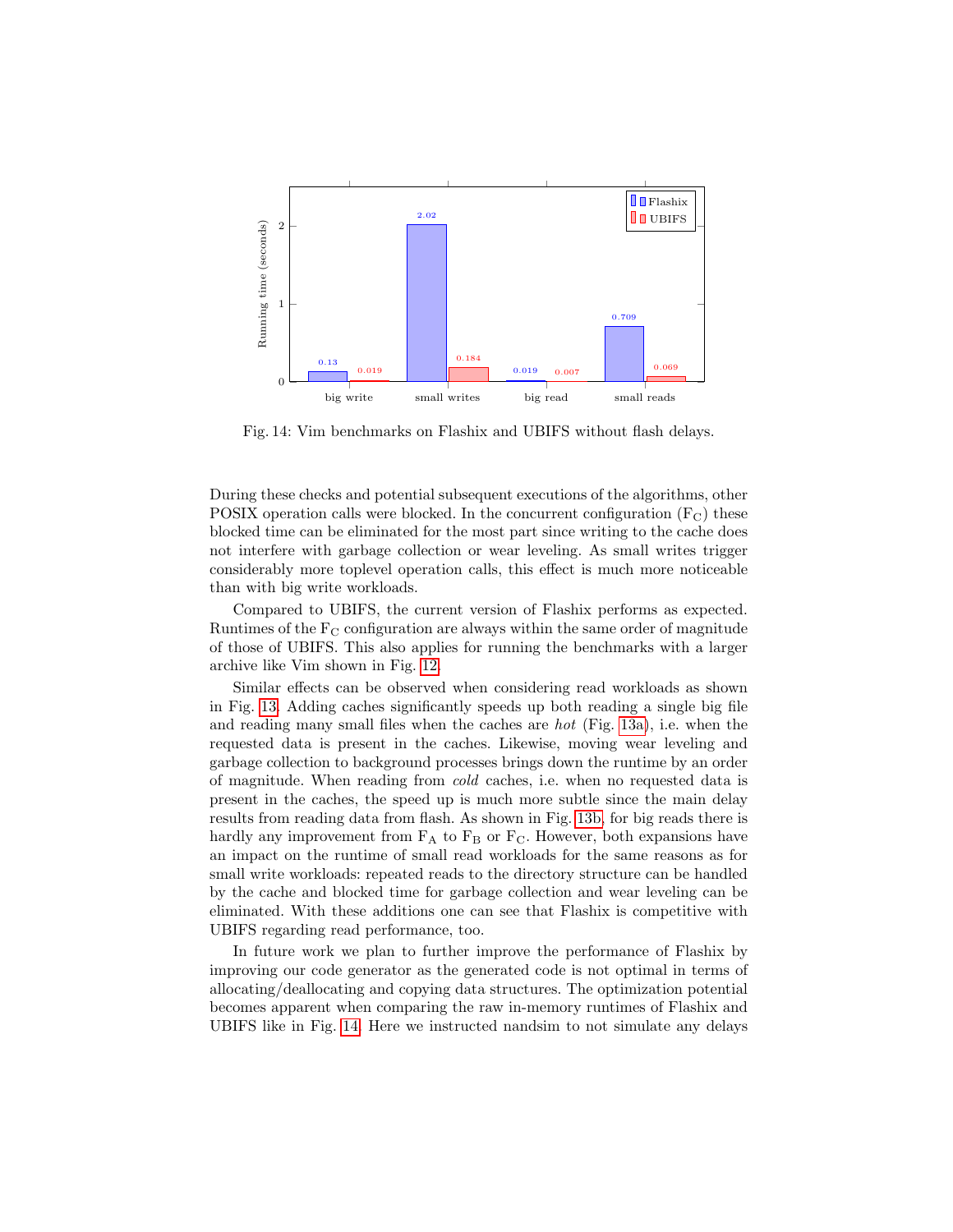for accessing the simulated NAND memory. The results show that UBIFS is still up to a factor of 10 faster than Flashix for the Vim microbenchmarks (the Nano benchmarks yield similar results). First experiments show, that even simple routines can affect performance noticeably if they are generated inefficiently. For example, we found out that a simple optimization of a routine used in the Journal for calculating the required space of a node-list on flash improved the runtime by up to 30% compared to the generated code. Hence we plan to apply data flow analysis to identify this and other locations where such optimizations can be performed. We are optimistic that this will further close the gap to state-ofthe-art handwritten file systems.

## <span id="page-22-0"></span>7 Related Work

There are some other projects related to verified file systems.

Damchoom et al. [\[11\]](#page-24-10) develop a flash file system by using incremental refinement. Concurrency is verified on a similar level as AFS for reading and writing of file content and for wear-leveling as well. Synchronization between threads is implicit by semantics of Event-B [\[1\]](#page-24-11) models. But this makes it difficult to derive executable code. Amani et al. [\[2\]](#page-24-12) design the flash file system BilbyFS to research their tool Cogent for generating verified C code. The system can also derive specifications for Isabelle/HOL. BilbyFS has a similar but simpler structure as Flashix. For instance it builds on top of the EBM instead of MTD. It supports caching mechanism but not on the level of VFS. Crash-safety has not been considered so far.

(D)FSCQ [\[8,](#page-24-13) [9\]](#page-24-14) is a sequential implemented file system developed by Chen et al., which is targeted for regular disks with random access, not flash memory. Similar to our approach, structural updates to the file system tree are persisted in order. DFSCQ also uses a page cache, however, it does not specify an order in which cached pages are written to persistent store. Therefore, it is not provable that a crash leads to a POSIX-conforming alternate run. Instead a weaker crashsafety criterion is satisfied, called metadata-prefix specification: it is proved that a consistent file system results from a crash, where some subset of the page writes has been executed. Verification is done by using Crash Hoare Logic and Haskell code is derived from the specification.

Our crash-safety criterion for order-preserving caches is similar to buffered durable linearizability [\[24\]](#page-25-15), though there are some differences: the criterion is purely history based, it allows to construct a prefix of the history, where pending operations can be completed anew, similar to our approach. It however allows to complete pending operations in the shortened history even after operations that have started after the crash. This is useful for a concurrent recovery routine, that may restart operations that crashed. It is disallowed in our approach, since not relevant for file systems. Buffered durable lineariability also disallows the effect of closing open files that we specify separately with a Crash predicate.

Verification of a sophisticated locking scheme that locks inodes hand-overhand (lock coupling) has recently been done in the theorem prover Coq for a file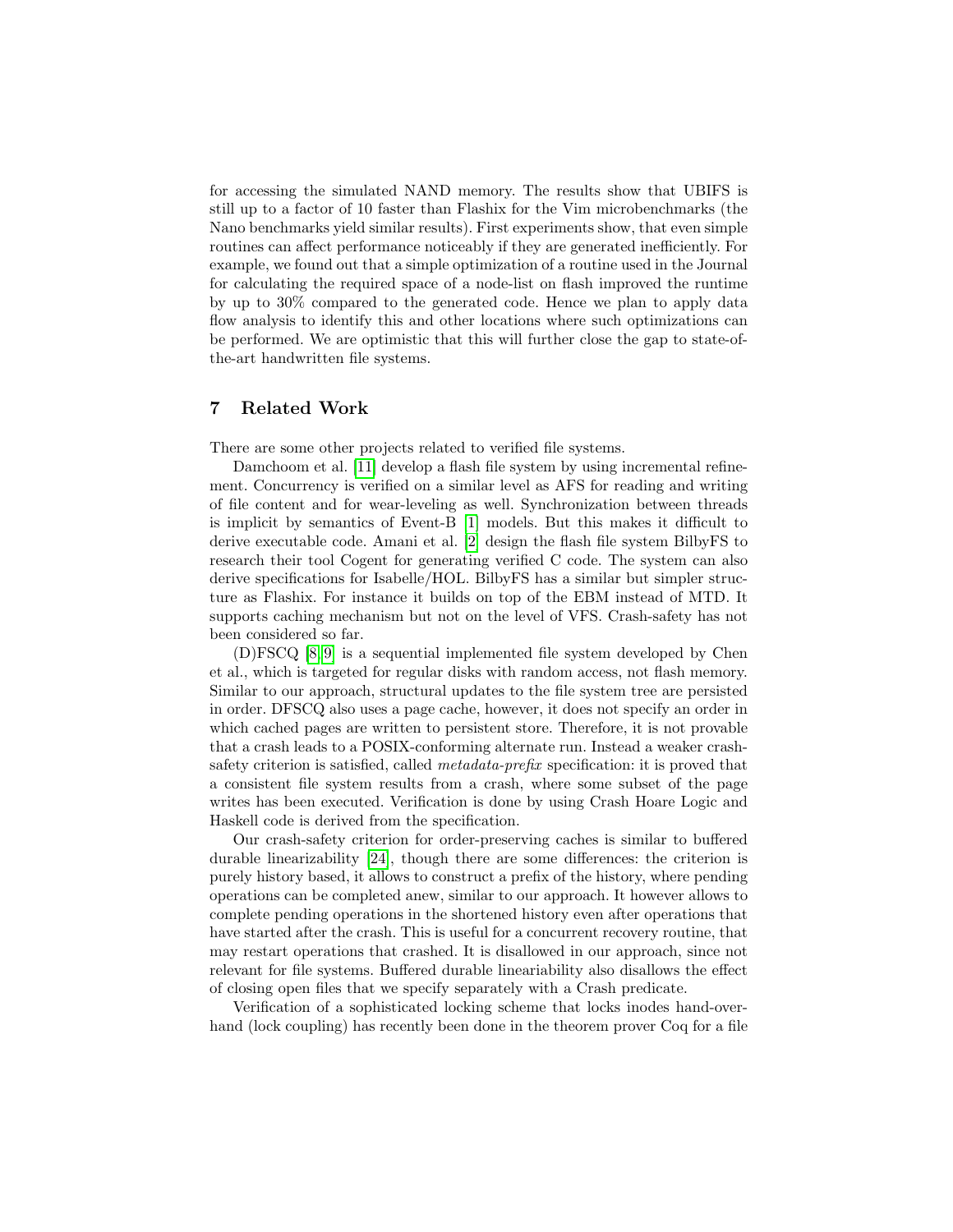system prototype called AtomFS that is directly programmed in C and stores data in RAM [\[44\]](#page-26-11). A particular challenge for the proof of linearizability solved there was the rename operation, that moves directories (whole subtrees). The operation has to lock both the source and target directory, but has to avoid deadlocks. It should be possible to port this locking scheme to our file system.

Other, older related work can be found in our prior work [\[4,](#page-24-5) [36\]](#page-26-6).

## <span id="page-23-0"></span>8 Conclusion

The Flashix project has developed the first realistic verified file system using a refinement- and component-based approach that generates code at the end.

Being realistic however had the price that the individual components had to be intertwined carefully, which caused lots of effort and was therefore substantially harder than analyzing concepts individually.

We think that developing such a large system without suitable modularization and abstraction by verifying concrete C-code directly would have been an almost impossible task.

The use of abstract data types and components, that allows efficient verification comes at a price, however. Since abstract data types have the semantics of predicate logic, which is a value semantics that does not take sharing, allocation, or destructive updates into consideration, generating correct, efficient C-code is still a challenge.

Generating functional (non-destructive) code instead has long been done by theorem provers, but this would be hopelessly inefficient for a file system, where destructively updated arrays (buffers, pages, blocks) are crucial for efficiency: we tried using Scala's immutable type Vector once, but the generated code is slower by at least one order of magnitude.

It is possible to refine individual pieces of the abstract code to heap-based destructive code, and this is occasionally necessary (e.g. to represent search trees efficiently as pointer structures), and the verification task can be supported by using a library for separation logic, however refining all abstract data structures with pointer-structures would mean to analyze sharing manually, and to duplicate all code.

Another alternative is to enforce a linear type system on abstract specifications, for which a code generator could be proven correct [\[28\]](#page-25-16).

Our current code generator follows the principle of not sharing data structures in the resulting C code to have definite allocation and deallocation points, and to allow destructive updates. This however, enforces copying x and all its substructures to y, when executing an assignment  $x := y$ . We already do a simple liveness check (if y is no longer used, then copying can be avoided), and some more ad-hoc optimizations to avoid unnecessary copying.

Still, a systematic data flow analysis, that allows sharing in places where it is harmless, and avoids copying wherever possible, should be able to close a large part of the still existing gap between the efficiency of our generated code and the hand-written code of UBIFS.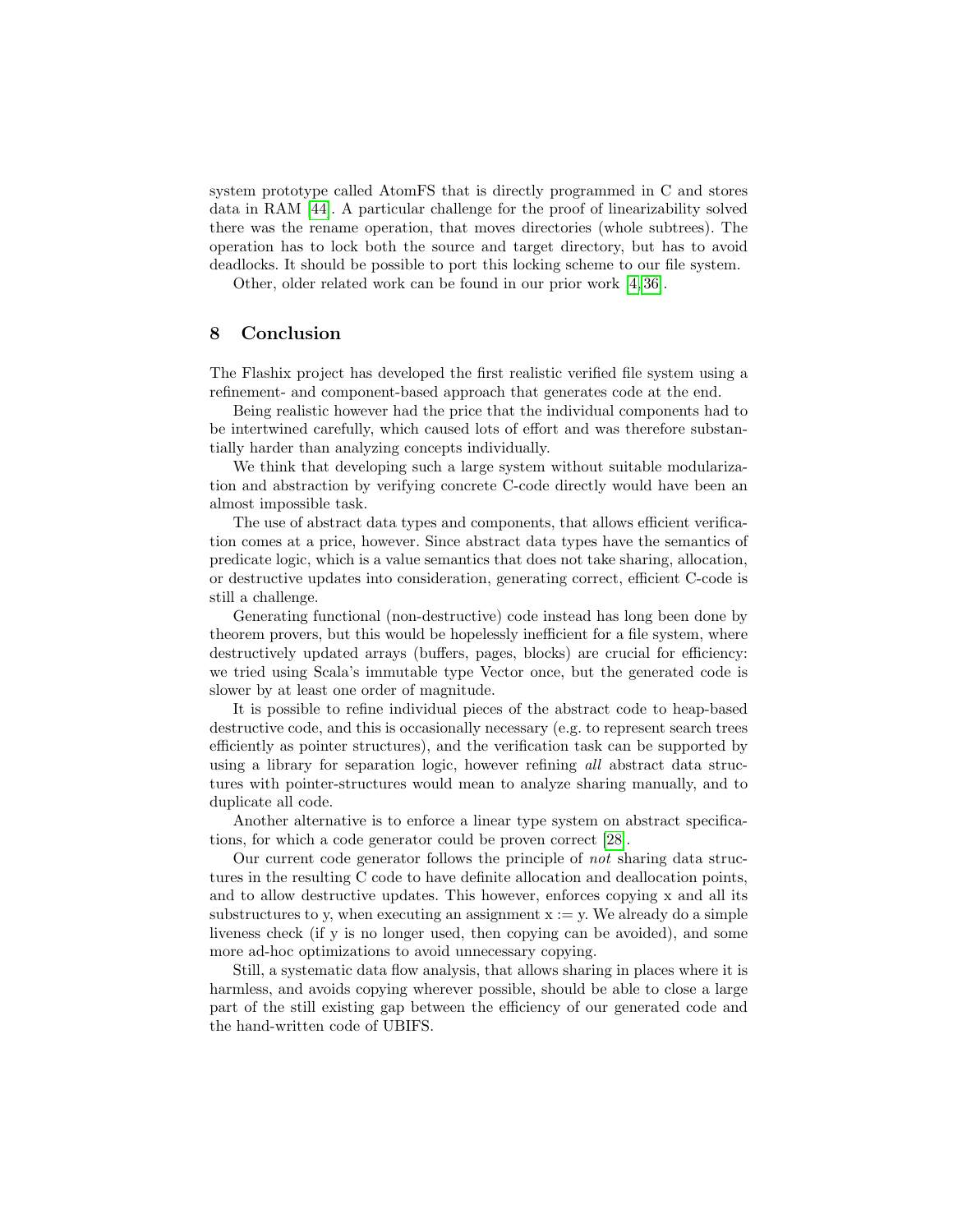Implementation of such a data flow analysis is still future work, and we also want to tackle formalization and verification of such an approach, thereby establishing the correctness of the code generator.

## References

- <span id="page-24-11"></span>1. J.-R. Abrial. Modeling in Event-B - System and Software Engineering. Cambridge University Press, 2010. [doi:10.1017/CBO9781139195881](https://doi.org/10.1017/CBO9781139195881).
- <span id="page-24-12"></span>2. S. Amani, A. Hixon, Z. Chen, C. Rizkallah, P. Chubb, L. O'Connor, J. Beeren, Y. Nagashima, J. Lim, T. Sewell, J. Tuong, G. Keller, T. Murray, G. Klein, and G. Heiser. Cogent: Verifying high-assurance file system implementations. In Proc. of ASPLOS, page 175–188. ACM, 2016.
- <span id="page-24-9"></span>3. E. Bila, J. Derrick, S. Doherty, B. Dongol, G. Schellhorn, and H. Wehrheim. Modularising Verification of Durable Opacity. Logical Methods in Computer Science, 2021. submitted, draft available from the authors.
- <span id="page-24-5"></span>4. S. Bodenmüller, G. Schellhorn, and W. Reif. Modular Integration of Crashsafe Caching into a Verified Virtual File System Switch. In Proc. of 16th International Conference on Integrated Formal Methods (IFM), volume 12546 of LNCS, pages 218 – 236. Springer, 2020.
- <span id="page-24-2"></span>5. E. Börger. The ASM Refinement Method. Formal Aspects of Computing,  $15(1-$ 2):237–257, 2003.
- <span id="page-24-1"></span>6. E. Börger and D. Rosenzweig. The WAM—definition and compiler correctness. In C. Beierle and L. Plümer, editors, Logic Programming: Formal Methods and Practical Applications, Studies in Computer Science and Artificial Intelligence 11, pages 20–90. Elsevier, Amsterdam, 1995.
- <span id="page-24-0"></span>7. E. Börger and R. F. Stärk. Abstract State Machines  $- A$  Method for High-Level System Design and Analysis. Springer, 2003.
- <span id="page-24-13"></span>8. H. Chen. Certifying a crash-safe file system. PhD thesis, Massachusetts Institute of Technology, Cambridge, MA, United States, 2016.
- <span id="page-24-14"></span>9. H. Chen, T. Chajed, A. Konradi, S. Wang, A. ˙Ileriy, A. Chlipala, M. Kaashoek, and N. Zeldovich. Verifying a high-performance crash-safe file system using a tree specification. In Proc. of the 26th Symposium on Operating Systems Principles (SOSP), pages 270–286, 2017.
- <span id="page-24-4"></span>10. D. Cooper, S. Stepney, and J. Woodcock. Derivation of Z Refinement Proof Rules: forwards and backwards rules incorporating input/output refinement. Technical Report YCS-2002-347, University of York, 2002. URL: [http://www-users.cs.](http://www-users.cs.york.ac.uk/susan/bib/ss/z/zrules.htm) [york.ac.uk/susan/bib/ss/z/zrules.htm](http://www-users.cs.york.ac.uk/susan/bib/ss/z/zrules.htm).
- <span id="page-24-10"></span>11. K. Damchoom and M. Butler. Applying Event and Machine Decomposition to a Flash-Based Filestore in Event-B. In Proc. of the Brazilian Symposium on Formal Methods (SBMF), volume 5902 of LNCS, pages 134–152. Springer, 2009.
- <span id="page-24-8"></span>12. W. de Roever and K. Engelhardt. Data Refinement: Model-Oriented Proof Methods and their Comparison, volume 47 of Cambridge Tracts in Theoretical Computer Science. Cambridge University Press, 1998.
- <span id="page-24-6"></span>13. J. Derrick and E. Boiten. Refinement in Z and in Object-Z : Foundations and Advanced Applications. FACIT. Springer, 2001. second, revised edition 2014.
- <span id="page-24-7"></span>14. T. Elmas, S. Qadeer, and S. Tasiran. A Calculus of Atomic Actions. In Proceeding POPL 2009, pages 2-15. ACM, ACM, 2009.
- <span id="page-24-3"></span>15. G. Ernst, J. Pfähler, G. Schellhorn, D. Haneberg, and W. Reif. KIV — Overview and VerifyThis competition. Software Tools for Technology Transfer (STTT), 17(6):677–694, 2015.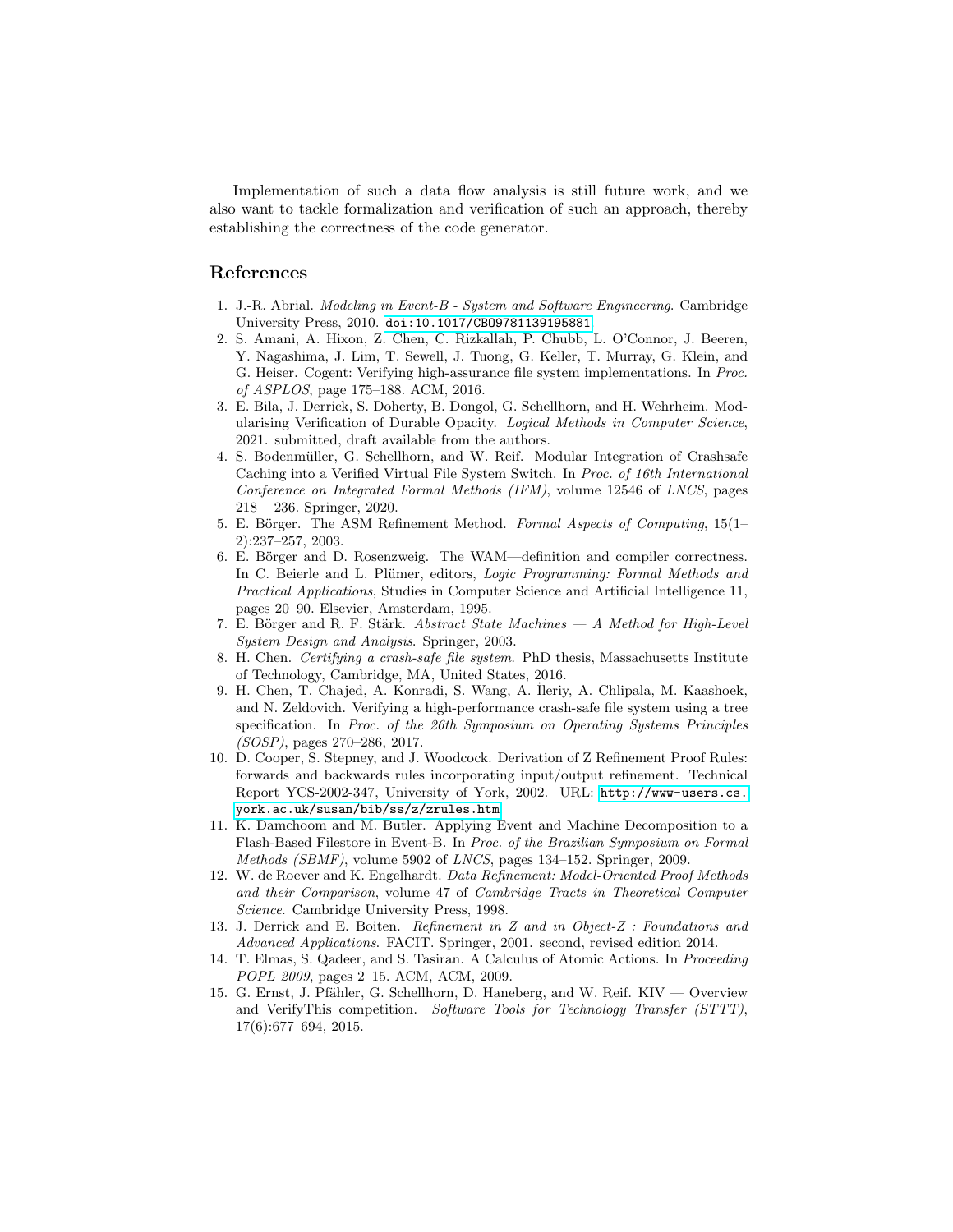- <span id="page-25-10"></span>16. G. Ernst, J. Pfähler, G. Schellhorn, and W. Reif. Inside a Verified Flash File System: Transactions & Garbage Collection. In Proc. of Verified Software: Theories, Tools, Experiments (VSTTE), volume 9593 of LNCS, pages 73–93. Springer, 2015.
- <span id="page-25-5"></span>17. G. Ernst, J. Pfähler, G. Schellhorn, and W. Reif. Modular, Crash-Safe Refinement for ASMs with Submachines. Science of Computer Programming, 131:3 – 21, 2016. Abstract State Machines, Alloy, B, TLA, VDM and Z (ABZ 2014).
- <span id="page-25-9"></span>18. G. Ernst, G. Schellhorn, D. Haneberg, J. Pfähler, and W. Reif. Verification of a Virtual Filesystem Switch. In Proc. of Verified Software: Theories, Tools, Experiments (VSTTE), volume 8164 of LNCS, pages 242–261. Springer, 2013.
- <span id="page-25-3"></span>19. H. Grandy, M. Bischof, G. Schellhorn, W. Reif, and K. Stenzel. Verification of Mondex Electronic Purses with KIV: From a Security Protocol to Verified Code. In FM 2008: 15th Int. Symposium on Formal Methods. Springer LNCS 5014, 2008.
- <span id="page-25-4"></span>20. D. Haneberg, N. Moebius, W. Reif, G. Schellhorn, and K. Stenzel. Mondex: Engineering a provable secure electronic purse. International Journal of Software and Informatics, 5(1):159–184, 2011. <http://www.ijsi.org>.
- <span id="page-25-2"></span>21. D. Haneberg, G. Schellhorn, H. Grandy, and W. Reif. Verification of Mondex Electronic Purses with KIV: From Transactions to a Security Protocol. Formal Aspects of Computing, 20(1), January 2008.
- <span id="page-25-6"></span>22. M.P. Herlihy and J.M. Wing. Linearizability: A Correctness Condition for Concurrent Objects. ACM Transactions on Programming Languages and Systems  $(TOPLAS)$ , 12(3):463-492, 1990.
- <span id="page-25-13"></span>23. A. Hunter. A brief introduction to the design of UBIFS. URL: [http://www.](http://www.linux-mtd.infradead.org/doc/ubifs_whitepaper.pdf) [linux-mtd.infradead.org/doc/ubifs\\_whitepaper.pdf](http://www.linux-mtd.infradead.org/doc/ubifs_whitepaper.pdf), 2008.
- <span id="page-25-15"></span>24. J. Izraelevitz, H. Mendes, and M. Scott. Linearizability of Persistent Memory Objects Under a Full-System-Crash Failure Model. In Distributed Computing, volume 9888 of LNCS, pages 313–327. Springer, 2016.
- <span id="page-25-1"></span>25. C. Jones and J. Woodcock, editors. Formal Aspects of Computing, volume 20 (1). Springer, January 2008.
- <span id="page-25-7"></span>26. R. J. Lipton. Reduction: A Method of Proving Properties of Parallel Programs. Communications of the ACM, 18(12):717–721, 1975.
- <span id="page-25-14"></span>27. Linux MTD: NAND and NAND simulator. [http://www.linux-mtd.infradead.](http://www.linux-mtd.infradead.org/faq/nand.html) [org/faq/nand.html](http://www.linux-mtd.infradead.org/faq/nand.html).
- <span id="page-25-16"></span>28. L. O'Connor, Z. Chen, C. Rizkallah, S. Amani, J. Lim, T. Murray, Y. Nagashima, T. Sewell, and G. Klein. Refinement through Restraint: Bringing down the Cost of Verification. In Proc. of the 21st Int. Conf. on Funct. Prog. Languages (ICFP), ICFP 2016, page 89–102, New York, NY, USA, 2016. Association for Computing Machinery.
- <span id="page-25-11"></span>29. J. Pfähler, G. Ernst, S. Bodenmüller, G. Schellhorn, and W. Reif. Modular Verification of Order-Preserving Write-Back Caches. In Proc. of 13th International Conference on Integrated Formal Methods (IFM), volume 10510 of LNCS, pages 375–390. Springer, 2017.
- <span id="page-25-12"></span>30. J. Pfähler, G. Ernst, G. Schellhorn, D. Haneberg, and W. Reif. Formal specification of an Erase Block Management Layer for Flash Memory. In Haifa Verification Conference (HVC), volume 8244 of LNCS, pages 214–229. Springer, 2013.
- <span id="page-25-8"></span>31. The Open Group Base Specifications Issue 7, IEEE Std 1003.1, 2018 Edition. The IEEE and The Open Group, 2017.
- <span id="page-25-0"></span>32. G. Schellhorn. Verification of Abstract State Machines. PhD thesis, Universität Ulm, Fakultät für Informatik, 1999. URL: [https://www.uni-augsburg.de/en/fakultaet/fai/isse/prof/swtse/team/](https://www.uni-augsburg.de/en/fakultaet/fai/isse/prof/swtse/team/schellhorn/) [schellhorn/](https://www.uni-augsburg.de/en/fakultaet/fai/isse/prof/swtse/team/schellhorn/).